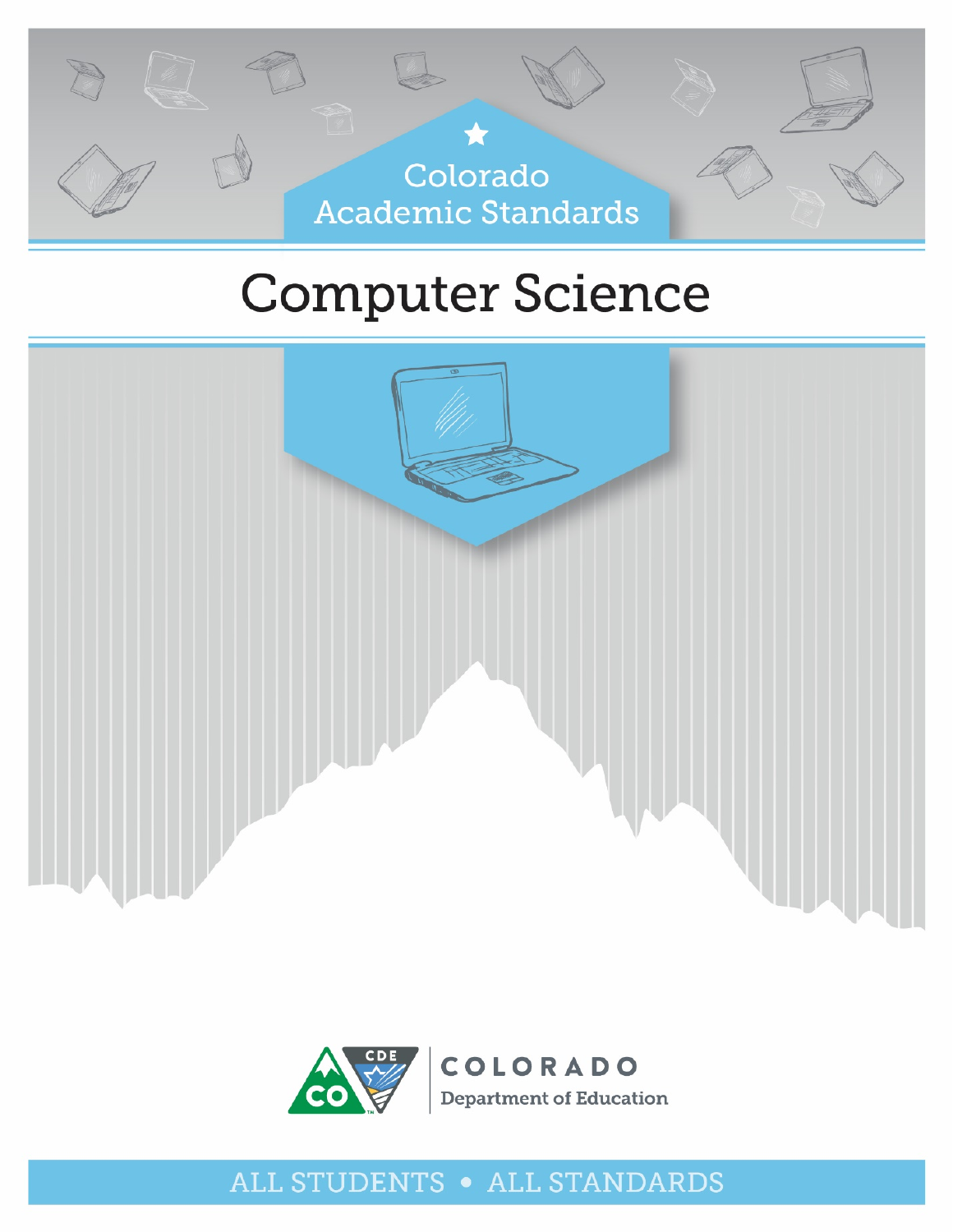## Computer Science Standards Committee

**Chairperson** Axel Reitzig Robotics and Computer Science Coordinator St. Vrain Valley School District

#### **Members**

Bobbie Bastian Computer Science Teacher and TSA Advisor Adams 12 Five Star Schools

Kristina Brown Computer Science and Colorado Technical Education Teacher Poudre School District

Sharon Combs Instructional Technology Designer Douglas County School District

William Heldman Computer Science and Cybersecurity Teacher Jefferson County School District

Brandon Petersen Professional Development Strategist Share Fair Nation/Mind Spark Learning

Chuck Powell Computer Science Teacher President, Computer Science Teachers Association, Front Range Chapter Jefferson County School District

David Webb Associate Professor University of Colorado Boulder

Andrea Young President and CEO Colorado Technology Association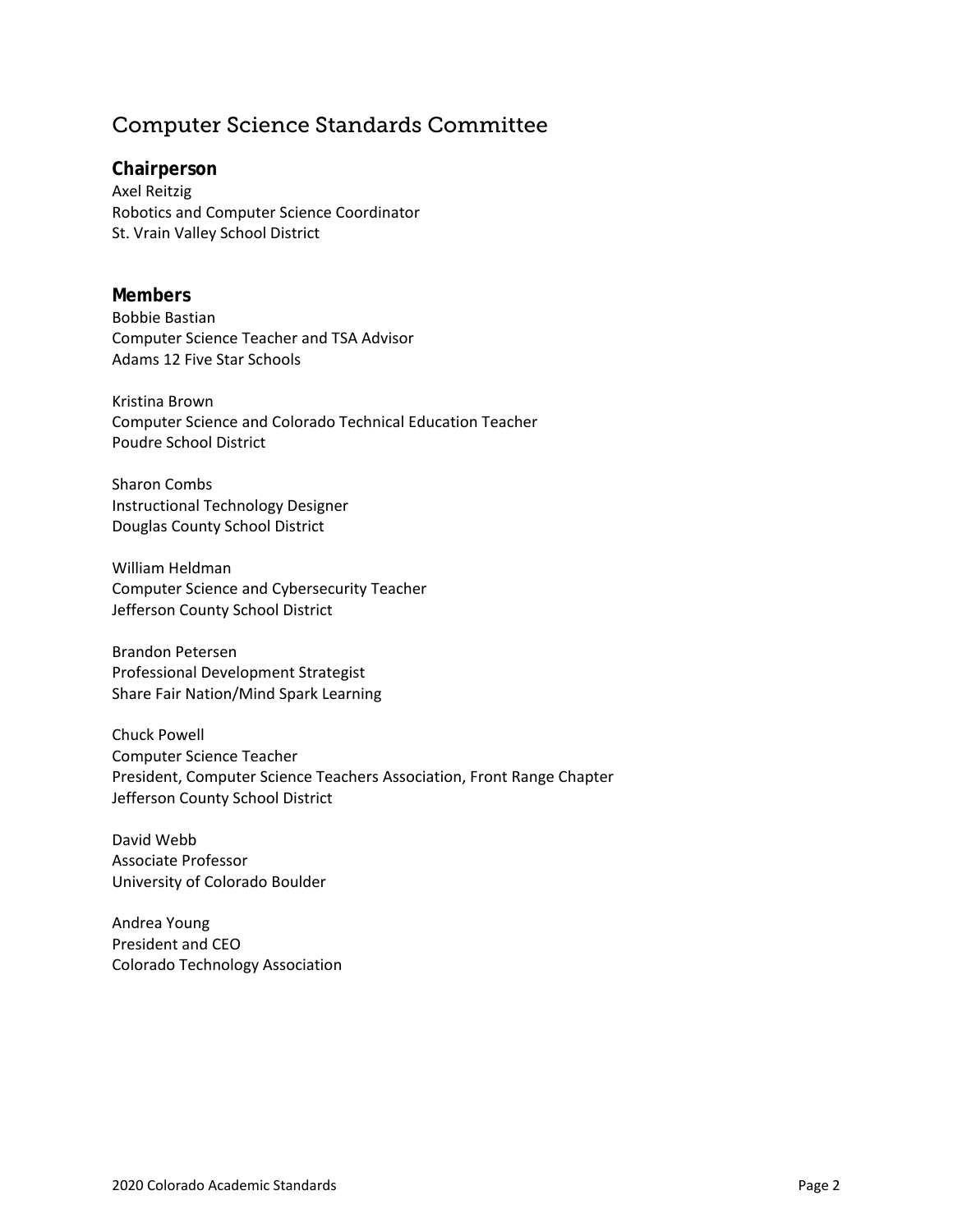## State Board of Education and Colorado Department of Education

#### **Colorado State Board of Education**

Angelika Schroeder (D, Chair) 2<sup>nd</sup> Congressional District Boulder

Joyce Rankin (R, Vice Chair) 3<sup>rd</sup> Congressional District Carbondale

Steve Durham (R) 5<sup>th</sup> Congressional District Colorado Springs

Valentina (Val) Flores (D) 1<sup>st</sup> Congressional District Denver

Jane Goff (D) 7th Congressional District Arvada

Rebecca McClellan (D) 6th Congressional District Centennial

Debora Scheffel (R) 4th Congressional District Parker

#### **Colorado Department of Education**

Katy Anthes, Ph.D. Commissioner of Education Secretary to the Board of Education

Melissa Colsman, Ph.D. Associate Commissioner of Education Student Learning Division

Floyd Cobb, Ph.D. Executive Director Teaching and Learning Unit

#### **CDE Standards and Instructional Support Office**

Karol Gates **Director** 

Carla Aguilar, Ph.D. Music Content Specialist

Ariana Antonio Standards Project Manager

Joanna Bruno, Ph.D. Science Content Specialist

Lourdes (Lulu) Buck World Languages Content Specialist

Donna Goodwin, Ph.D. Visual Arts Content Specialist

Stephanie Hartman, Ph.D. Social Studies Content Specialist

Judi Hofmeister Dance Content Specialist Drama and Theatre Arts Content Specialist

Jamie Hurley, Ph.D. Comprehensive Health Content Specialist Physical Education Content Specialist

Raymond Johnson Mathematics Content Specialist

Christine Liebe Computer Science Content Specialist

Vince Puzick Reading, Writing, and Communicating Content Specialist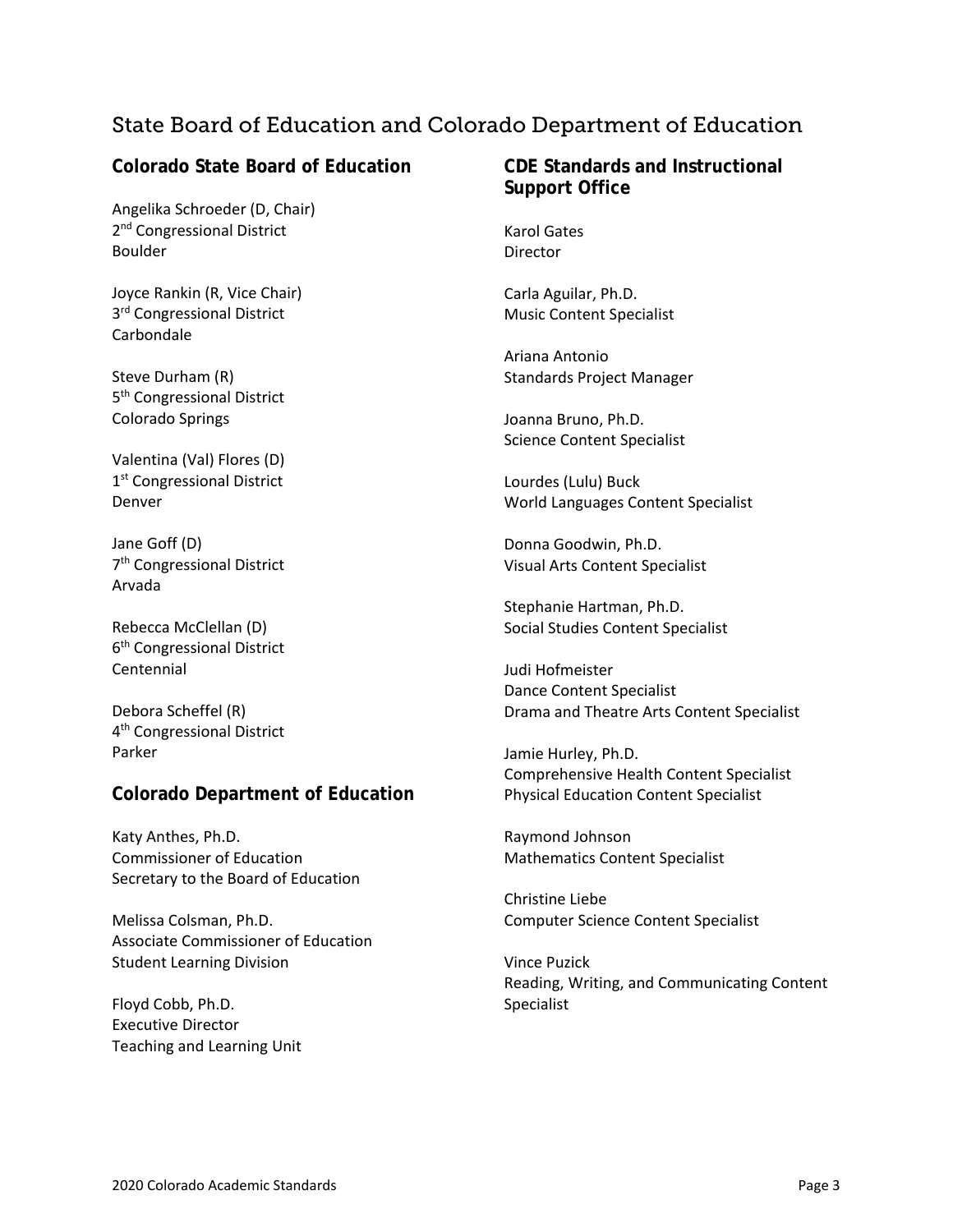## Purpose of Computer Science

"We want students to understand what a computer can do, what a human can do, and why that's different." - Mark Guzdial, Professor of Computing, Georgia Tech

Colorado's economic vitality would greatly benefit from the implementation of comprehensive K-12 computer science education. There are literally thousands of computer science jobs in Colorado and only hundreds of Colorado college graduates to fill those positions. Additionally, Frey and Osborne (2013) estimate that 47% of current employment in all sectors of the economy will be replaced by technology in 10 to 20 years. Professionals in all disciplines will be more successful with knowledge and skills in computer science. Citizens will make more informed choices with foundational understanding of computer science. Students have been learning how to use computers for many years (digital literacy), computer science is a discipline in which students explore foundational concepts related to creating hardware, software, programming, and user interfaces. We owe it to students to prepare them adequately for future employment.

The creation of high school computer science standards in response to House Bill 16-1198 began in April 2017. After listening to focus groups around the state of Colorado and examining a professional review of national computer science standards, a volunteer citizen committee made up of professional computer science teachers, higher education professors, and private sector professionals designed the voluntary Colorado high school computer science standards. The committee used national standards from the Computer Science Teachers Association, the K12 Computer Science Framework, and other state computer science standards as references.

As practicing computer science educators, the committee sought to minimize the bulk of standards by concentrating them into three major areas. Colorado Essential Skills, replacing the 21st Century Skills, were used to augment and concentrate the computer science standards. Collaboration and communication are essential in the computer science classroom and in the private sector. However, the committee was careful to write standards that guided content and not instruction.

Even though technology presents educators with a rapidly changing landscape, long-lasting themes in computer science education have persisted and provide a robust foundation of learning. Computational thinking, computing systems and networks, and computer programming provide the bulk of content knowledge in computer science. Additional topics, providing students with opportunities to examine the impact technology has on privacy, communication, and society and exploring creative innovation are embedded in the standards.

The Association for Computing Machinery, or ACM, the premier computer science educational professional organization in the United States, details an entire code of ethics for computer science professionals. The committee has embedded computer science ethics into the three primary grade level expectations. While other national and state standards specifically name impacts on society as a standard, the committee decided that ethical considerations could be applied to curriculum in every standard.

Creativity is an area of human endeavor that is difficult to define, instruct, and assess. The committee recognized that computer science requires aspects of creativity, but was reticent to specifically add creativity as a standard. AP Computer Science Principles lists creativity as one of its seven big ideas. It is the committee's opinion that the inclusion of teaching the design process, among other aspects of computer science instruction, inherently fosters creativity.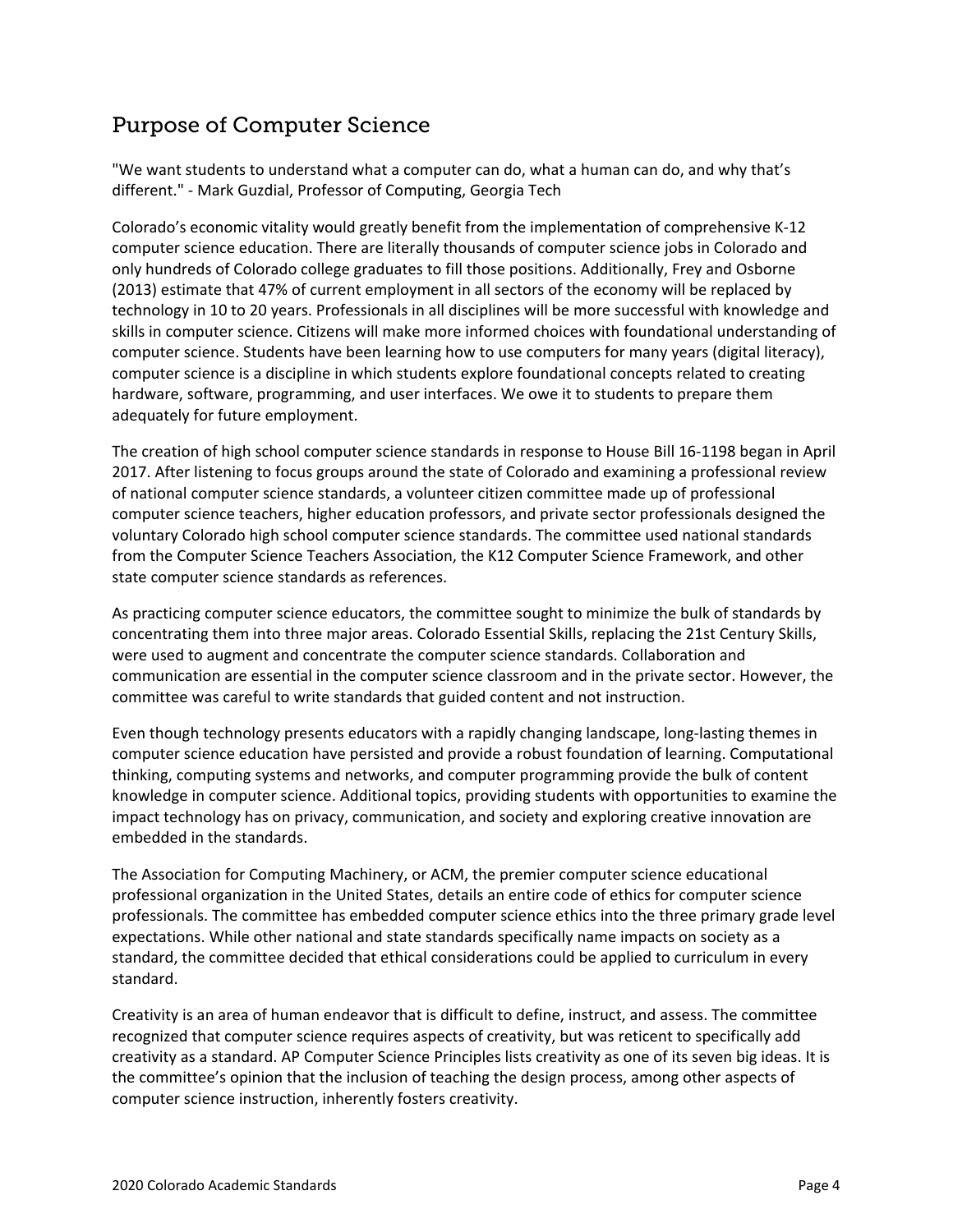Carefully crafted with responsive inclusion from public feedback, the committee presents Colorado's first Computer Science high school standards.

#### **Statute**

House Bill 16-1198 requires the State Board of Education to adopt secondary computer science standards that identify the knowledge and skills secondary students should acquire related to computer science, including computer coding, in one or more courses that qualify as a graduation requirement in either mathematics or science. Local education providers may choose to implement the standards adopted.

The voluntary nature of the Computer Science standards is different from all other academic standards that are required to be implemented.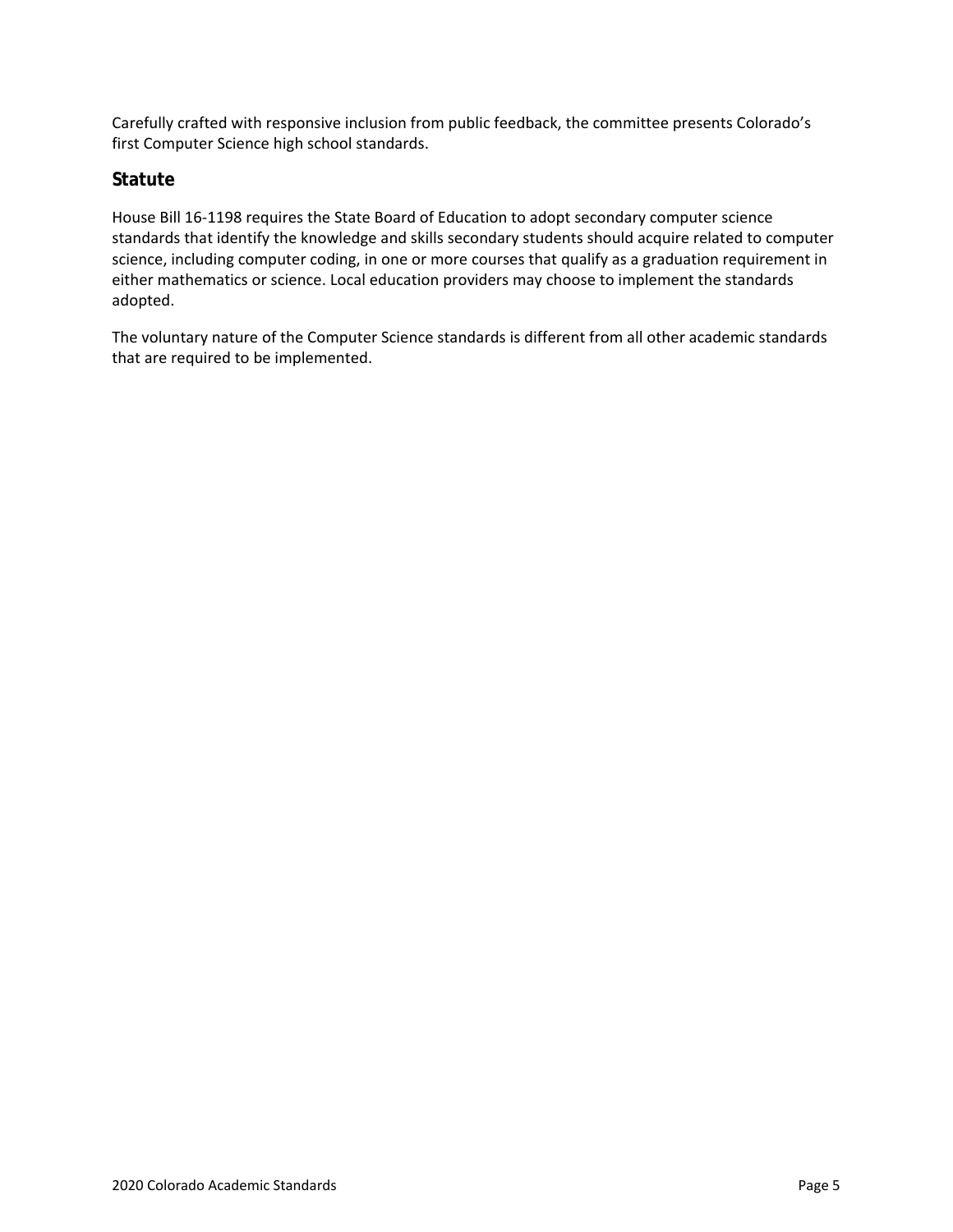## Prepared Graduates in Computer Science

- 1. Develop, utilize and evaluate algorithms, to model and solve problems.
- 2. Systematically analyze a problem using decomposition and abstraction to formulate a solution.
- 3. Represent and analyze data in order to generate new knowledge and capability.
- 4. Use systems thinking to describe networks and common software and hardware components.
- 5. Develop systems solutions from a set of specifications to complete a design process.
- 6. Recognize and analyze security concepts.
- 7. Design and create programs, individually and collaboratively, for a variety of disciplines.
- 8. Create computational artifacts that consider security from tampering, malicious or otherwise.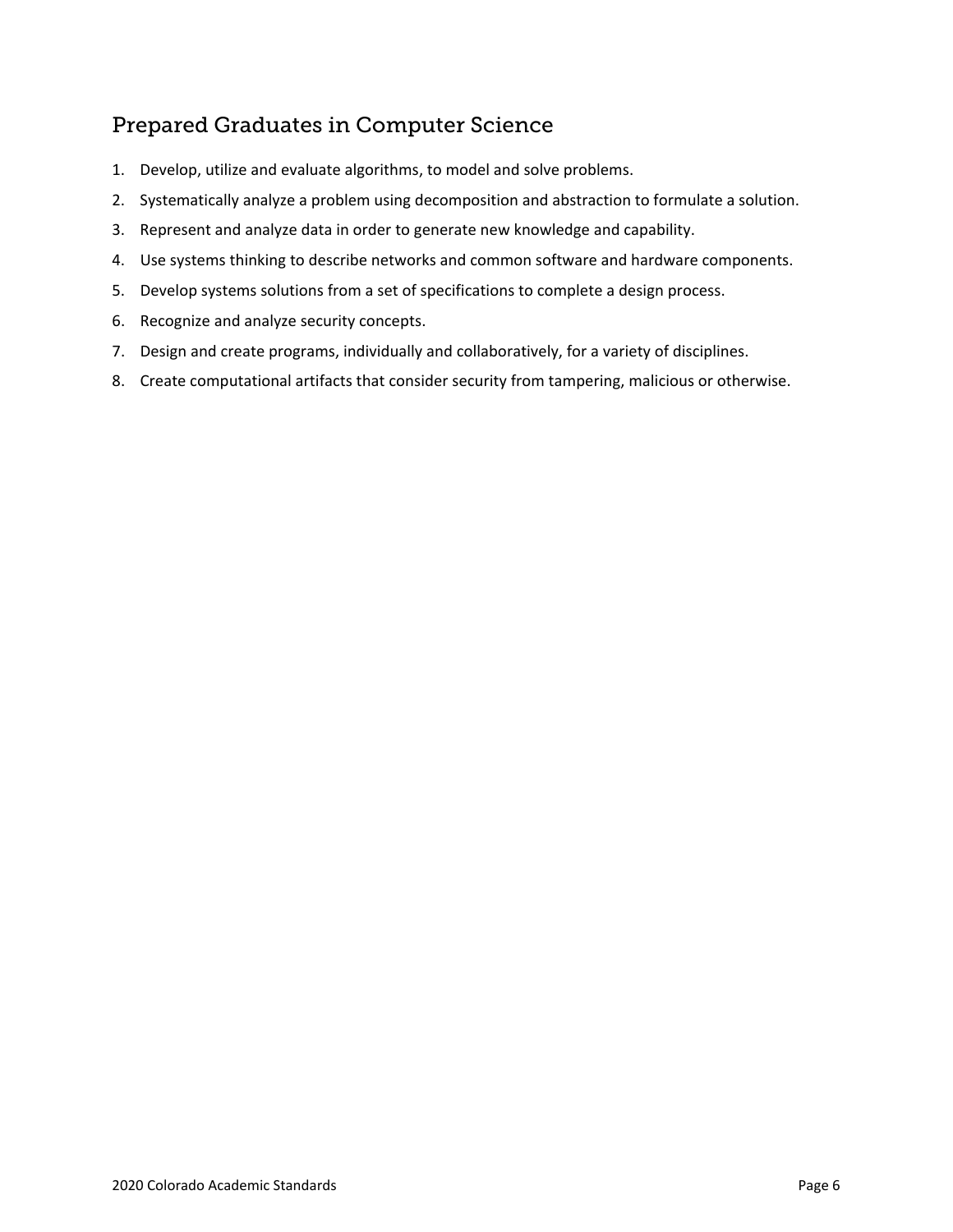## Standards in Computer Science

Standards are the topical organization of an academic content area. The three standards of computer science are:

#### **1. Computational Thinking**

Includes concepts related to the use of algorithms and data in different ways to generate new knowledge and articulate solutions to real world problems.

#### **2. Computing Systems and Networks**

Includes concepts related to the development and communication between software and hardware, and systems thinking around data protection and recovery.

#### **3. Computer Programming**

Includes concepts related to creating computer programs and applications, working collaboratively to engage in client-based problem solving, and internet security.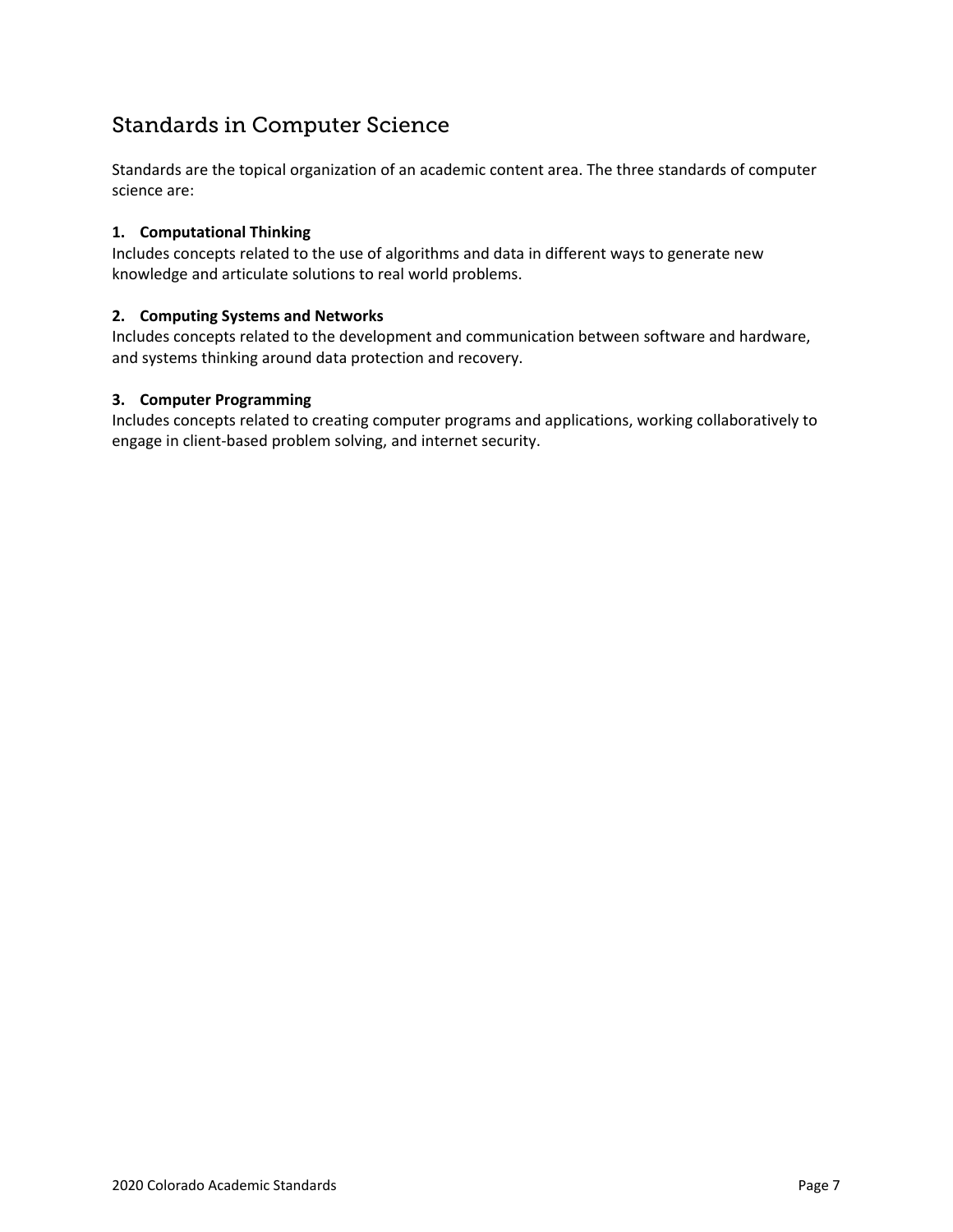

#### Prepared Graduates:

1. Develop, utilize and evaluate algorithms, to model and solve problems.

## Grade Level Expectation:

1. Computational thinking is used to create algorithmic solutions to real-world problems.

#### Evidence Outcomes

*Students Can:*

- a. Identify and create different types of algorithms (sort, search, etc.).
- b. Predict the outcome of different types of algorithms.
- c. Create or adapt algorithms to solve problems for multiple purposes (e.g., personal interests, client needs).
- d. Use an algorithm that involves mathematical operations and functions to solve problems.
- e. Use an iterative approach to utilizing and/or developing an algorithm.
- f. Recognize problems that cannot be solved computationally.
- g. Identify and describe algorithms that exist within their personal lives.

#### Academic Context and Connections

*Colorado Essential Skills:*

- 1. Examine ways computers could make human activities easier and more efficient. (Entrepreneurial Skills: Critical thinking/problem solving; Inquiry and analysis)
- 2. Evaluate attempts to create a working algorithm. (Personal Skills: Selfawareness; Initiative/self direction)
- 3. Identify how algorithms can be used to solve social problems. (Civic/Interpersonal Skills: Communication; Global/cultural awareness).
- 4. Compare and contrast solvable and unsolvable computational problems. (Professional Skills: Information literacy; Use information/communications technologies; Perseverance/resilience).

#### *Elaboration on the GLE:*

1. Central to computational thinking are the processes of generalization and decomposition, with an eye toward the technology that will be used to solve the problem. This planning and abstraction process should also include students decomposing complex problems into manageable subproblems that could potentially be solved with programs or procedures that already exist. As students develop algorithms, they should identify procedures and/or functions that are used multiple times within a program to repeat groups of instructions (CSTA 3A-AP-17 & 2-AP-14).

- 1. Fostering an Inclusive Computing Culture
- 2. Recognizing and Defining Computational Problems
- 3. Creating Computational Artifacts



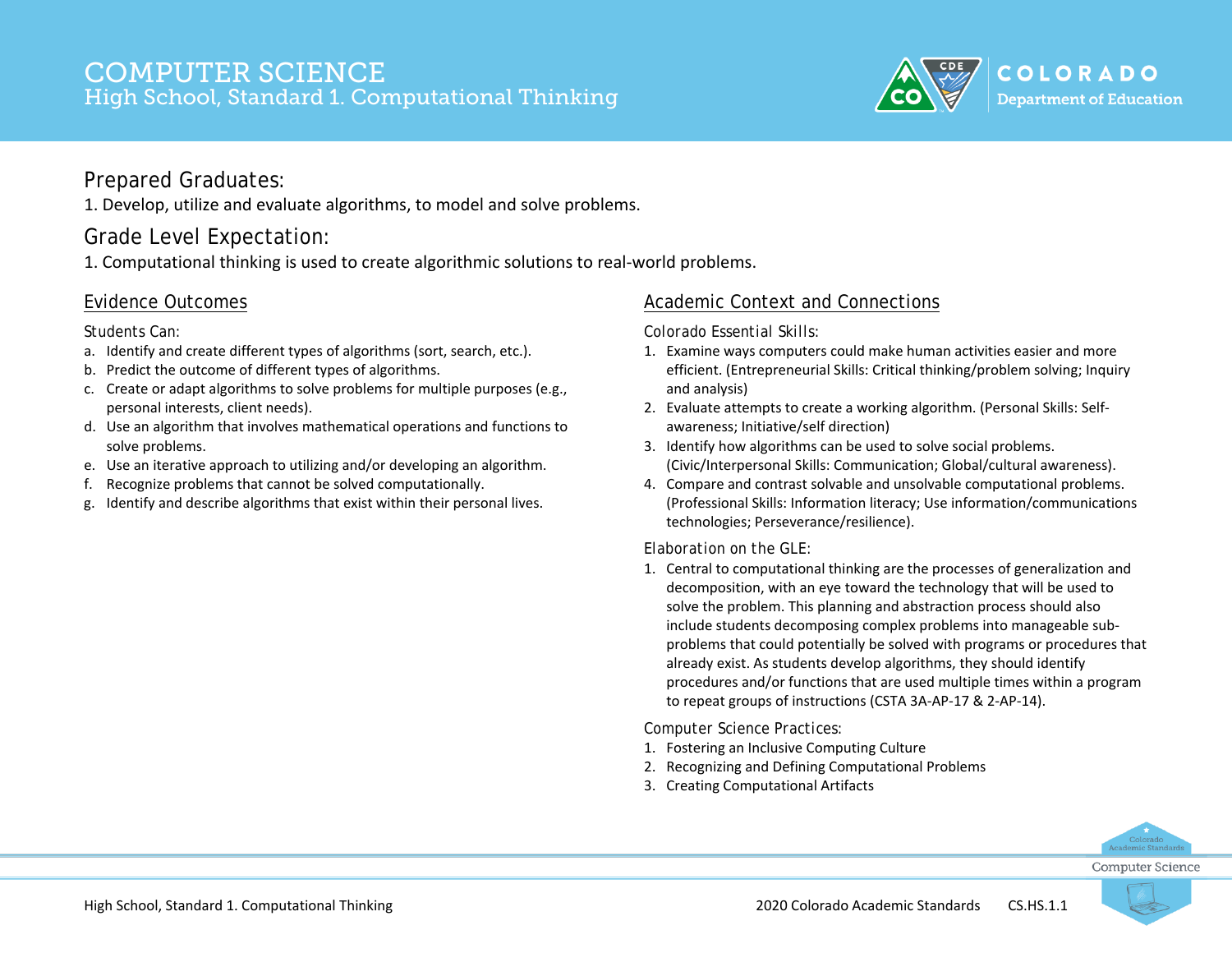

#### Prepared Graduates:

1. Develop, utilize and evaluate algorithms, to model and solve problems.

## Grade Level Expectation:

2. Algorithms can be represented and used in different ways (e.g., languages, diagrams, pseudocode).

#### Evidence Outcomes

*Students Can:*

- a. Identify and compare different algorithms that can be used to solve the same problem.
- b. Illustrate the flow of execution of an iterative algorithm (e.g., recursion).
- c. Explain the value of heuristic algorithms to model ways to solve problems.
- d. Adapt algorithms used in one problem to solve a related or different problem.
- e. Use multiple methods to represent an algorithm (e.g., diagram, programming language, unplugged).

#### Academic Context and Connections

*Colorado Essential Skills:*

- 1. Create an algorithm to solve a client's needs. (Entrepreneurial Skills: Critical thinking/problem solving; Creativity/innovation; Inquiry and analysis)
- 2. Use pseudocode to represent an algorithm. (Personal Skills: Self-awareness; Initiative/self-direction)
- 3. Collaboratively develop an algorithm that could solve a social communication problem. (Civic/Interpersonal Skills: Communication; Global/cultural awareness)
- 4. Present an algorithmic solution using multiple methods. (Professional Skills: Information literacy; Use information/communications technologies; Productivity/accountability; Leadership)

#### *Elaboration on the GLE:*

1. Students should use pseudocode, diagrams and/or flowcharts to organize and sequence an algorithm that addresses a problem. Representing algorithms in alternative forms supports the planning phase of the design process and helps students see various ways to structure an algorithm (CSTA 2-AP-10).

*Computer Science Practices:*

- 1. Recognizing and Defining Computational Problems
- 2. Communicating about Computing



**Computer Science** 

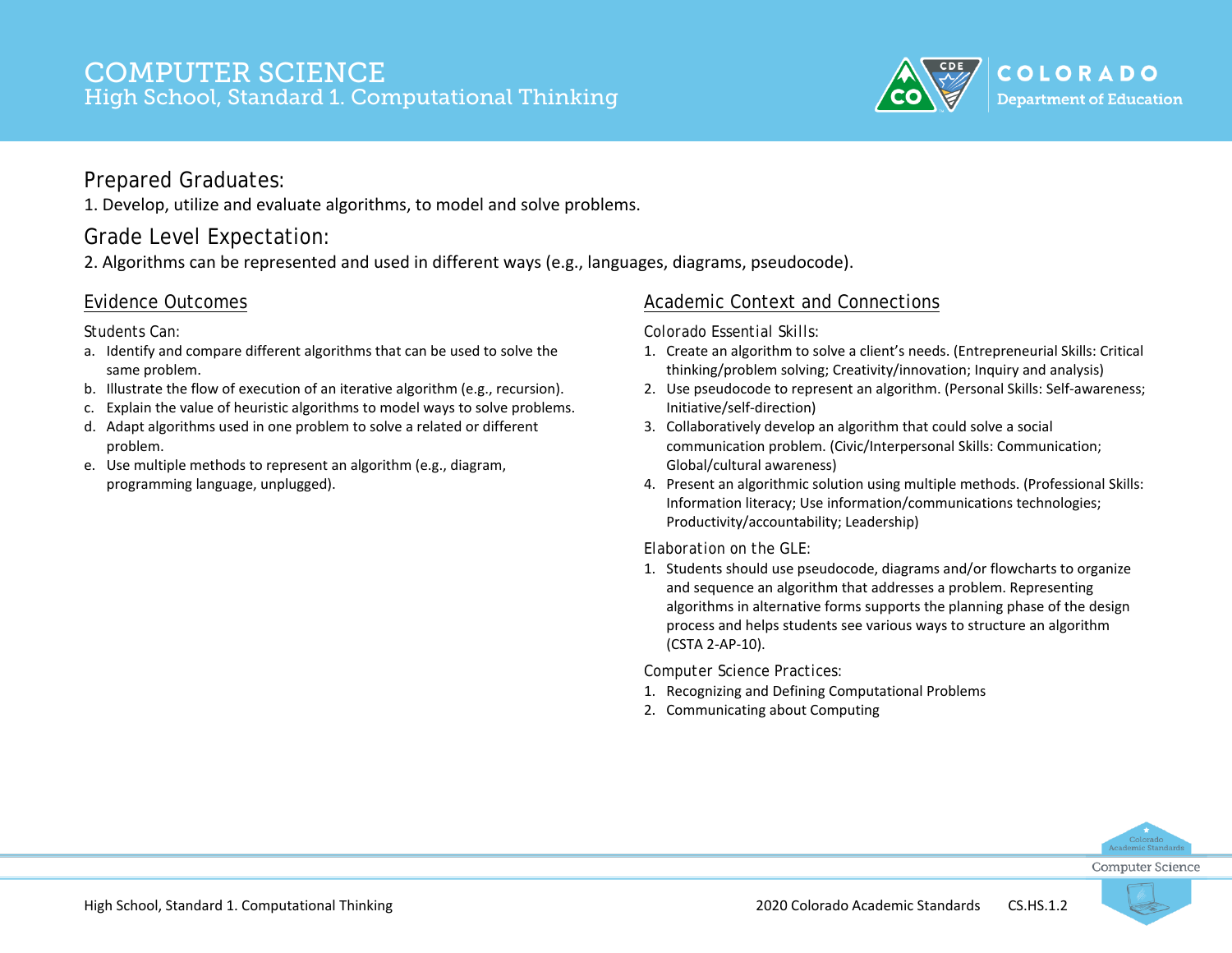

#### Prepared Graduates:

1. Develop, utilize and evaluate algorithms, to model and solve problems.

## Grade Level Expectation:

3. Algorithm development and use is an ongoing process that involves adapting, critiquing and troubleshooting programs and/or processes.

#### Evidence Outcomes

#### *Students Can:*

- a. Describe pros and cons of the performance of algorithms for the same task.
- b. Use an iterative approach to developing an algorithm.
- c. Test and troubleshoot so that algorithms produce reasonable results.

#### Academic Context and Connections

*Colorado Essential Skills:*

- 1. Use client feedback to develop an initial algorithm. (Entrepreneurial Skills: Critical thinking/problem solving; Creativity/innovation; Inquiry and analysis)
- 2. Develop a plan for using client feedback to improve an algorithm. (Personal Skills: Self-awareness; Initiative/self-direction)
- 3. Produce a progress report detailing algorithm development. (Civic/Interpersonal Skills: Communication; Global/cultural awareness)
- 4. Demonstrate debugging an algorithm. (Professional Skills: Perseverance/resilience)

#### *Elaboration on the GLE:*

1. Testing and refinement is the deliberate and iterative process of improving a computational artifact. This process includes debugging (identifying and fixing errors) and comparing actual outcomes to intended outcomes. Students should respond to the changing needs and expectations of end users and improve the performance, reliability, usability and accessibility of artifacts. For example, students could incorporate feedback from a variety of end users to help guide the size and placement of menus and buttons in a user interface (CSTA 3A-AP-21).

*Computer Science Practices:*

- 1. Testing and Refining Computational Artifacts
- 2. Creating Computational Artifacts
- 3. Recognizing and Defining Computational Problems



**Computer Science** 

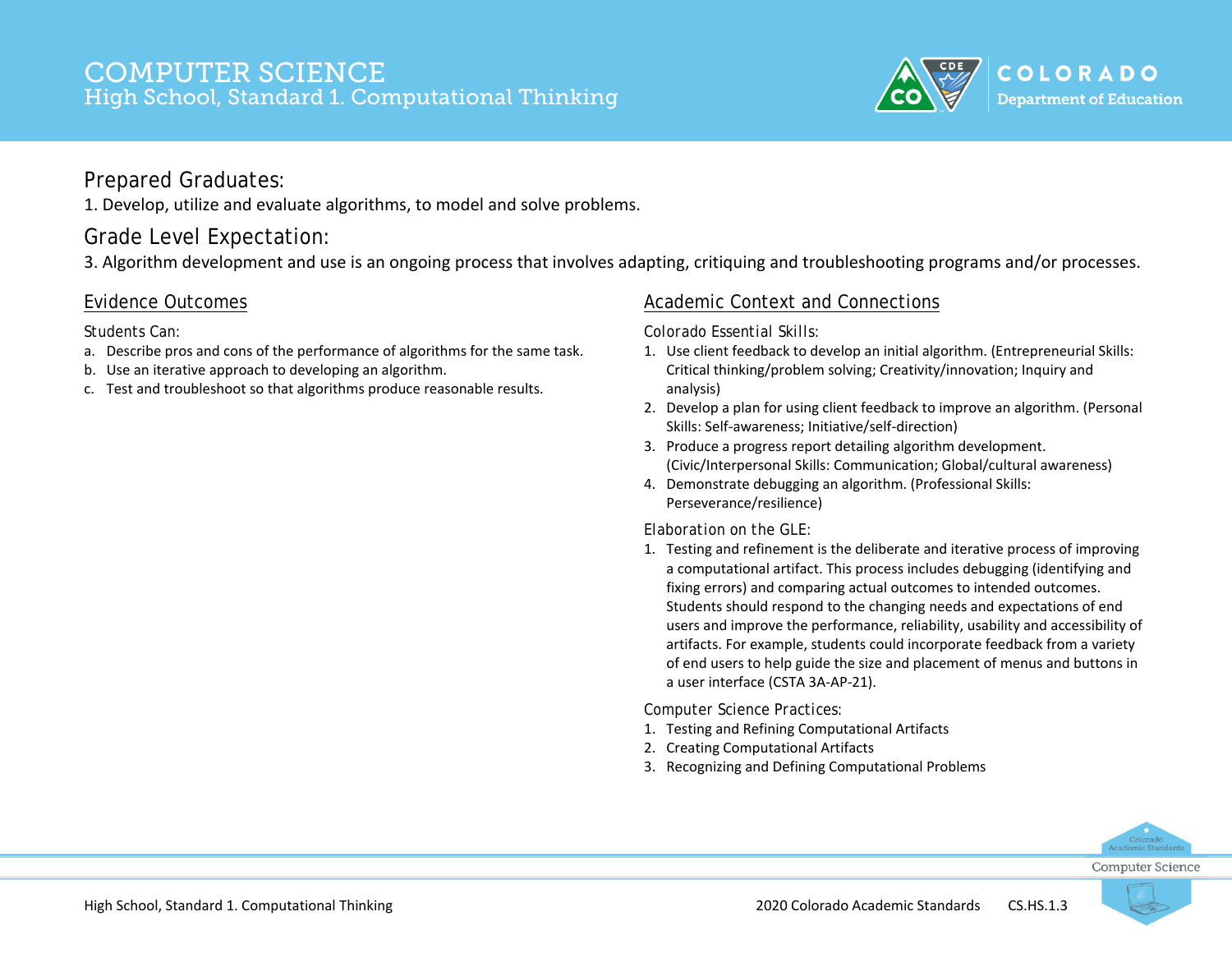

2. Systematically analyze a problem using decomposition and abstraction to formulate a solution.

## Grade Level Expectation:

4. Large, complex problems can be broken down into smaller, more manageable components.

## Evidence Outcomes

#### *Students Can:*

- a. Demonstrate how the process of decomposition is iterative and used to solve problems.
- b. Formulate possible solutions based on the decomposition of a problem.

## Academic Context and Connections

*Colorado Essential Skills:*

- 1. Break down problems into smaller problems identifying patterns in each level. (Personal Skills: Self-awareness; Initiative/self-direction)
- 2. Propose a logical sequence to fix the problem. (Professional Skills: Information literacy; Use information/communications technologies; Perseverance/resilience; Productivity/accountability; Leadership)

*Elaboration on the GLE:*

1. At this level, students should decompose complex problems into manageable sub-problems that could potentially be solved with programs or procedures that already exist. For example, students could create an app to solve a community problem by connecting to an online database through an application programming interface (API) (CSTA 3A-AP-17).

- 1. Communicating about Computing
- 2. Recognizing and Defining Computational Problems



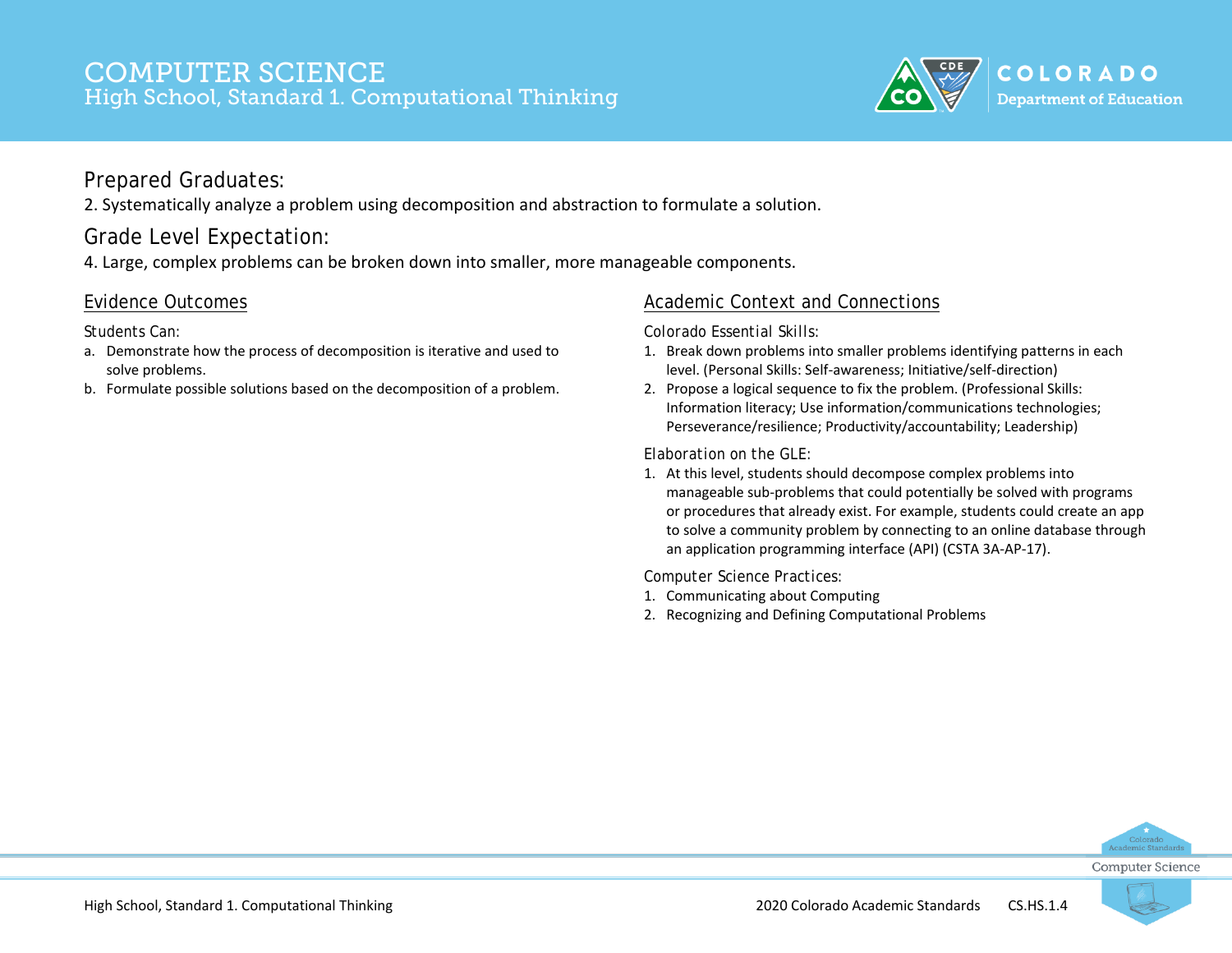

2. Systematically analyze a problem using decomposition and abstraction to formulate a solution.

## Grade Level Expectation:

5. Abstraction is used to reduce complexity of larger problems by focusing on main ideas.

#### Evidence Outcomes

#### *Students Can:*

- a. Describe how abstraction is central to computational thinking.
- b. Identify and prioritize the most relevant parts of a problem while filtering out extraneous details.
- c. Demonstrate different ways to represent key problem components.

#### Academic Context and Connections

*Colorado Essential Skills:*

- 1. Design a game with efficient use of code. (Entrepreneurial Skills: Critical thinking/problem solving; Creativity/innovation; Inquiry and analysis)
- 2. Develop a work plan and match essential activities with goals. (Personal Skills: Self-awareness; Initiative/self-direction)
- 3. Sort data using keywords and look for patterns to represent the essential nature of the data. (Civic/Interpersonal Skills: Communication; Global/cultural awareness)
- 4. Describe a model of a cat that has all the essential features of a cat without using the word cat to see if another student can guess the description.(Professional Skills: Information literacy; Use information/communications technologies)

*Elaboration on the GLE:*

1. Abstraction is a necessary part of modeling, problem solving and computational thinking; it requires the identification of key aspects of a given context to formulate and solve a problem of interest. Students might select an embedded device such as a car stereo, identify the types of data (radio station presets, volume level) and procedures (increase volume, store/recall saved station, mute) it includes, and explain how the implementation details are hidden from the user (CSTA 3A-CS-01).

- 1. Developing and Using Abstractions
- 2. Communicating about Computing
- 3. Testing and Refining Computational Artifacts



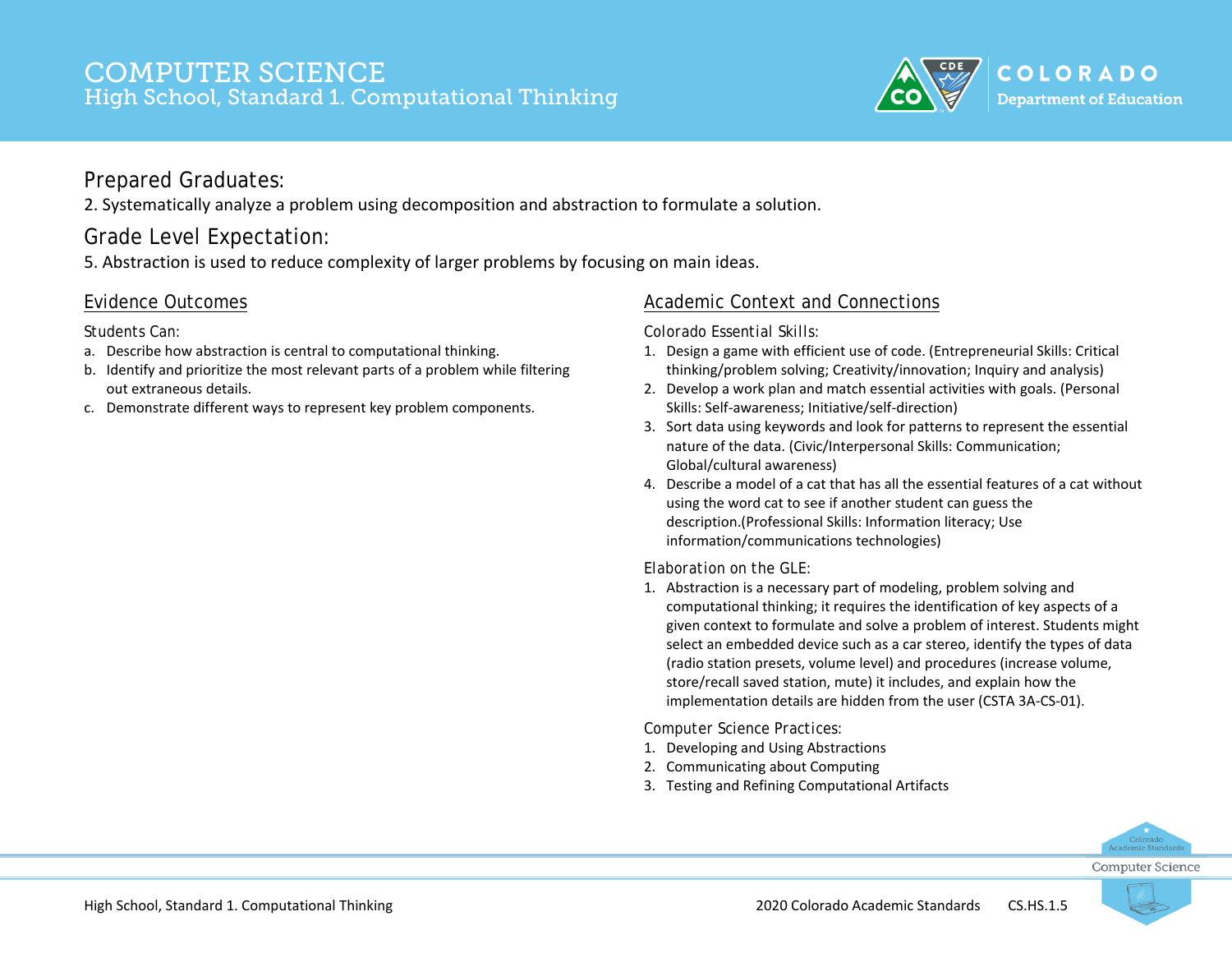

#### Prepared Graduates:

3. Represent and analyze data in order to generate new knowledge and capability.

## Grade Level Expectation:

6. Data can be represented in different ways for storage and exchange.

#### Evidence Outcomes

*Students Can:*

- a. Identify different types of data that are exchanged and produced by computers (e.g., protocols).
- b. Represent data using multiple encoding schemes (e.g., RGB, Hex, HSB, ASCII, Unicode).
- c. Evaluate the trade-offs for how data elements are organized and where data are stored (e.g., PNG/GIF, structured/unstructured).
- d. Compare and contrast various data structures/techniques for storing and processing data (e.g., arrays, lists, tables).

#### Academic Context and Connections

*Colorado Essential Skills:*

- 1. Propose an app that utilizes a database.(Entrepreneurial Skills: Critical thinking/problem solving; Creativity/innovation; Inquiry and analysis)
- 2. Compare and contrast text or visual data coding schemes for student lockers.(Personal Skills: Self-awareness; Initiative/self-direction)
- 3. Examine data types in Thorn Spotlight software that helps fight human trafficking. (Civic/Interpersonal Skills: Communication; Global/cultural awareness)
- 4. Contribute to a group outcome regarding data storage for a project. (Professional Skills: Leadership)

*Elaboration on the GLE:*

1. People make choices about how data elements are organized and where data is stored (e.g., convert hexadecimal color codes to decimal percentages, ASCII/Unicode representation, and logic gates (CSTA 3A-DA-09)). These choices affect cost, speed, reliability, accessibility, privacy and integrity. Students should evaluate whether a chosen solution is most appropriate for a particular problem. Students might consider the cost, speed, reliability, accessibility, privacy and integrity tradeoffs between storing photo data on a mobile device versus in the cloud (CSTA 3A-DA-10).

- 1. Communicating about Computing
- 2. Creating Computational Artifacts
- 3. Testing and Refining Computational Artifacts



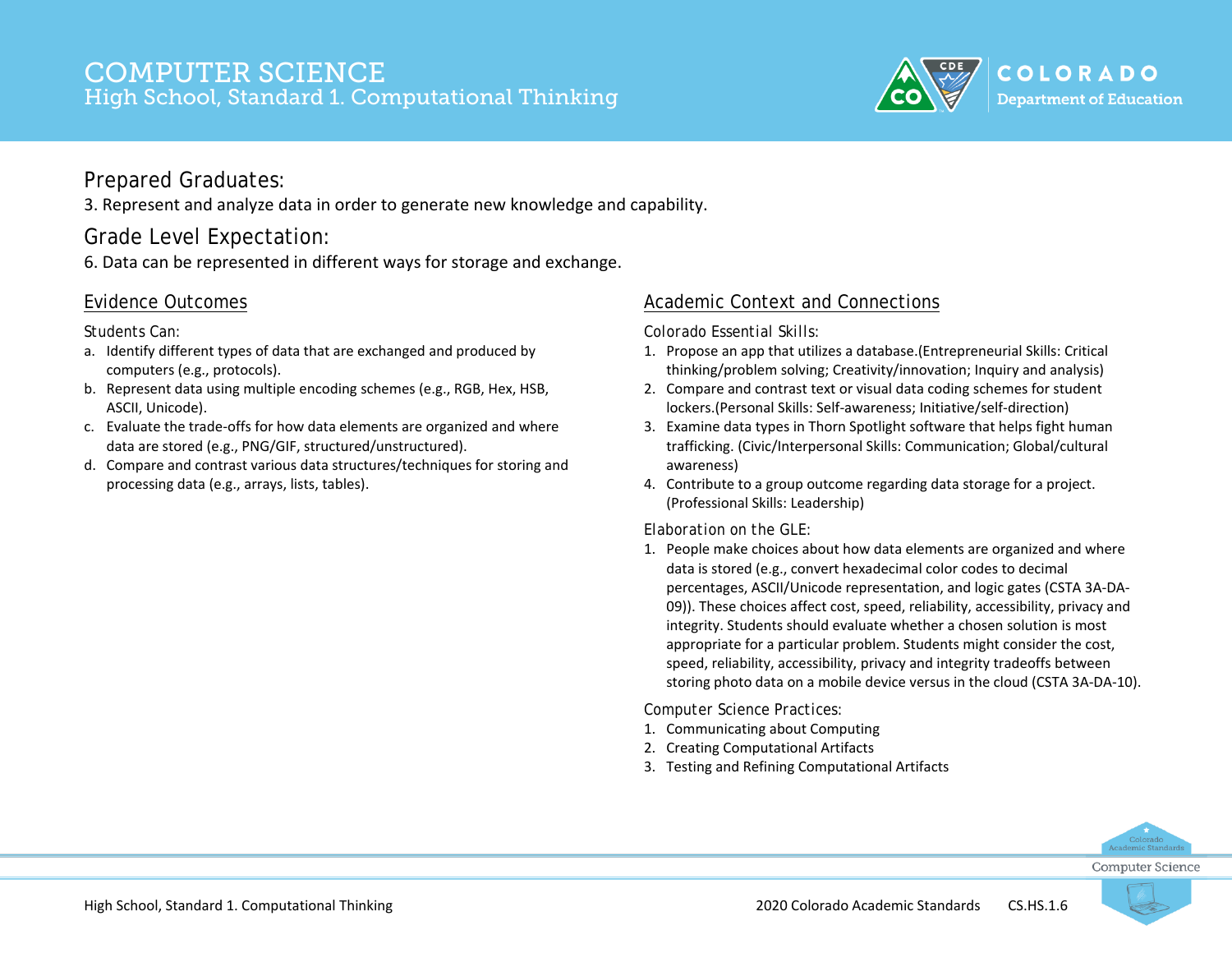

#### Prepared Graduates:

3. Represent and analyze data in order to generate new knowledge and capability.

#### Grade Level Expectation:

7. Many problems appropriate for solving with a computer are organized around patterns.

#### Evidence Outcomes

#### *Students Can:*

- a. Analyze computer programs to identify patterns within the program.
- b. Provide multiple versions of data visualization in order to deepen problem analysis.
- c. Interpret and analyze data to make informed decisions.

#### Academic Context and Connections

*Colorado Essential Skills:*

- 1. Analyze Snapchat and Instagram for popular program patterns.(Entrepreneurial Skills: Critical thinking/problem solving; Creativity/innovation; Inquiry and analysis)
- 2. Represent personal grades in Tableau and SQL.(Personal Skills: Selfawareness; Initiative/self-direction)
- 3. Evaluate crime rates in Colorado from a variety of data sources.(Civic/Interpersonal Skills: Communication; Global/cultural awareness)
- 4. Provide suggestions for reducing crime based on the data evaluation and give a formal presentation or report.(Professional Skills: Information literacy; Use information/communications technologies; Perseverance/resilience; Productivity/accountability; Leadership)

*Elaboration on the GLE:*

1. One of the most powerful features of computational thinking is using technological tools to make sense of natural and social phenomena. Coding and analytic techniques can be used to identify and visualize patterns in complex data. For example, students could be asked to identify trends in a data set representing social media interactions, movie reviews or shopping patterns (CSTA 3B-DA-05).

- 1. Recognizing and Defining Computational Problems
- 2. Testing and Refining Computational Artifacts



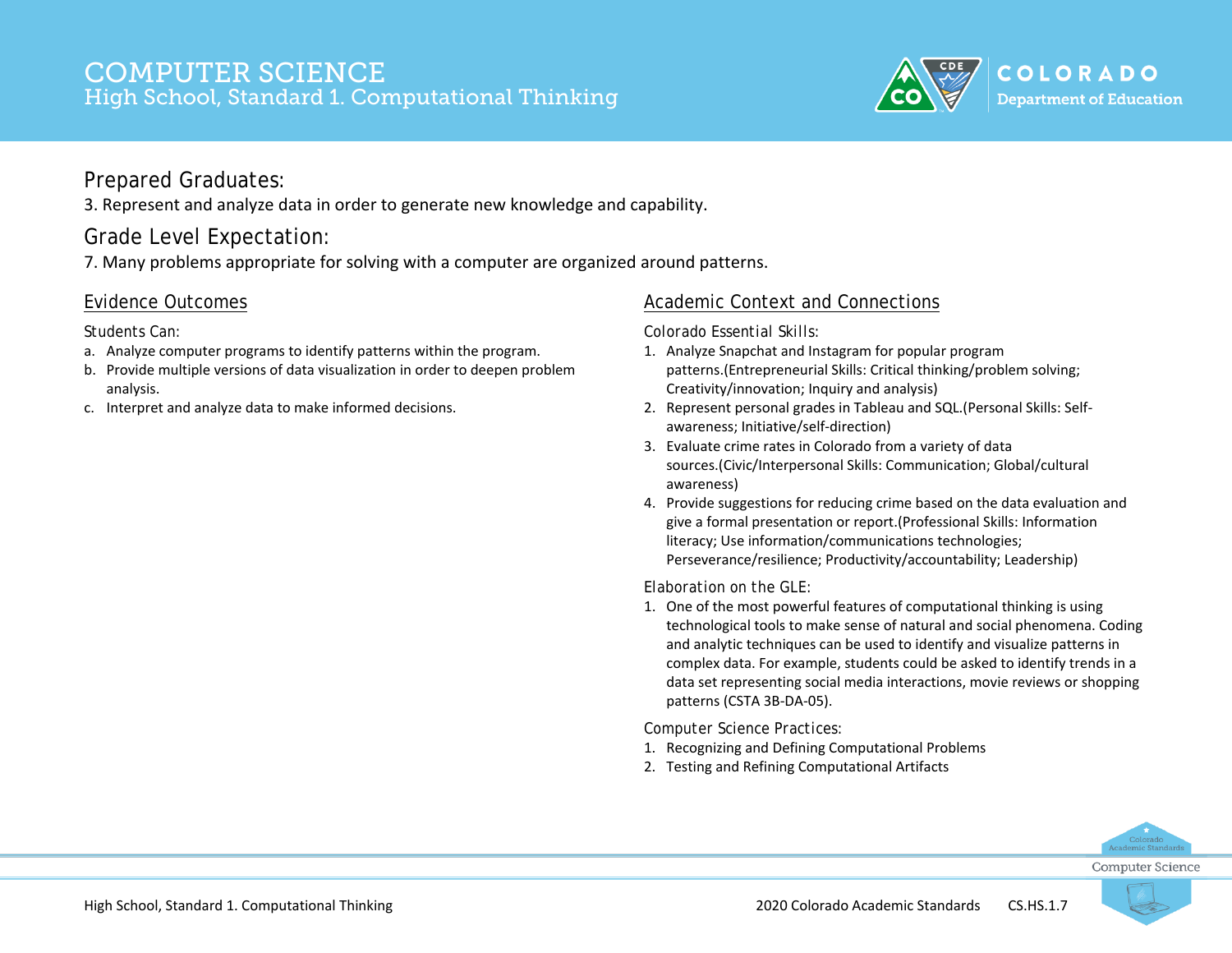

3. Represent and analyze data in order to generate new knowledge and capability.

## Grade Level Expectation:

8. Data from a computer program can be visually presented to better understand and articulate solutions to a problem.

#### Evidence Outcomes

*Students Can:*

- a. Analyze computer output in different forms (e.g., plain text, CSV, graphs, images).
- b. Design visualizations using the appropriate tool(s) with the end user in mind.
- c. Provide multiple versions of data visualization in order to deepen problem analysis.

#### Academic Context and Connections

*Colorado Essential Skills:*

- 1. Use organization and visualization tools and techniques to identify patterns in data (Entrepreneurial Skills: Critical thinking/problem solving; Creativity/innovation; Inquiry and analysis; Risk taking)
- 2. Pose questions that can be explored with a given data set (Personal Skills: Initiative/self-direction)
- 3. Discuss how the intended audience for output might influence how to represent data (Civic/Interpersonal Skills: Global/cultural awareness)
- 4. Create appropriate visual representations to identify patterns and relationships in data (Professional Skills: Information literacy; Use information/communications technologies)

#### *Elaboration on the GLE:*

1. People transform, generalize, simplify and present large data sets in different ways to influence how other people interpret and understand the underlying information. Examples include visualization, aggregation, rearrangement and application of mathematical operations. People use software tools or programming to create powerful, interactive data visualizations and perform a range of mathematical operations to transform and analyze data. Students should model phenomena as systems, with rules governing the interactions within the system and evaluate these models against real-world observations. For example, flocking behaviors, queueing or life cycles (CSTA 3A-DA-11).

- 1. Recognizing and Defining Computation Problems
- 2. Creating Computational Artifacts
- 3. Fostering an Inclusive Computing Culture



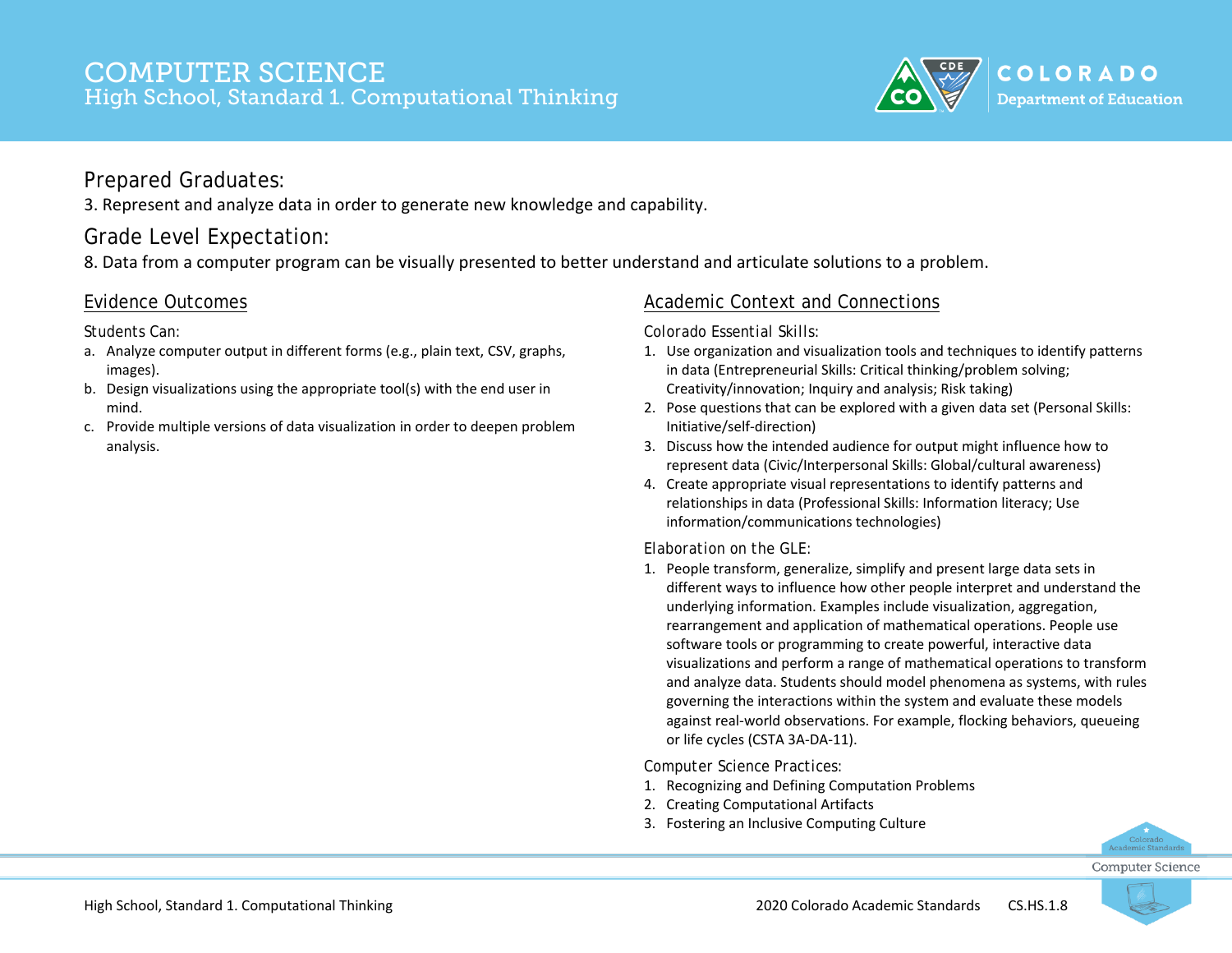

4. Use systems thinking to describe networks and common software and hardware components.

## Grade Level Expectation:

1. Communication between computers (and over the internet) can be configured in many different ways and consist of several hardware and software components.

#### Evidence Outcomes

*Students Can:*

- a. Describe key protocols and underlying processes of internet-based services, (e.g., https) and discuss impact of technology change on communication protocols.
- b. Illustrate and describe the basic components and various network types and topologies (e.g., personal, local, metropolitan, and wide).
- c. Explain the difference between decimal, hexadecimal, octal and binary number formats and how they are used in computing environments.

#### Academic Context and Connections

#### *Colorado Essential Skills:*

- 1. Using note cards, demonstrate how a message can be sent and received using UDP, and then using TCP. (Entrepreneurial Skills: Critical Thinking/problem solving; Inquiry analysis; Risk taking)
- 2. Draw the star and bus topologies and explain the difference between the two. (Civic/Interpersonal Skills: Communication)
- 3. Use hexidecimal numbering to determine the color of paint on a wall in a picture in a website. (Professional Skills: Information Literacy; Use Information and Communications Technologies)

*Elaboration on the GLE:*

1. Computing is at its most powerful when devices are connected via a network. Networks are comprised of various hardware and software components that have specific functions within the network. For example, individual devices are assigned an address that uniquely identifies it on the network; routers function by comparing IP addresses to determine the pathways packets should take to reach their destination; and switches function by comparing MAC addresses to determine which computers or network segments will receive frames (CSTA, 3A-NI-04). Each device is assigned an address that uniquely identifies it on the network. Routers function by comparing IP addresses to determine the pathways packets should take to reach their destination. Switches function by comparing MAC addresses to determine which computers or network segments will receive frames. Students could use online network simulators to experiment with these factors (CSTA, 3A-NI-04).

*Computer Science Practices:*

1. Developing and Using Abstractions



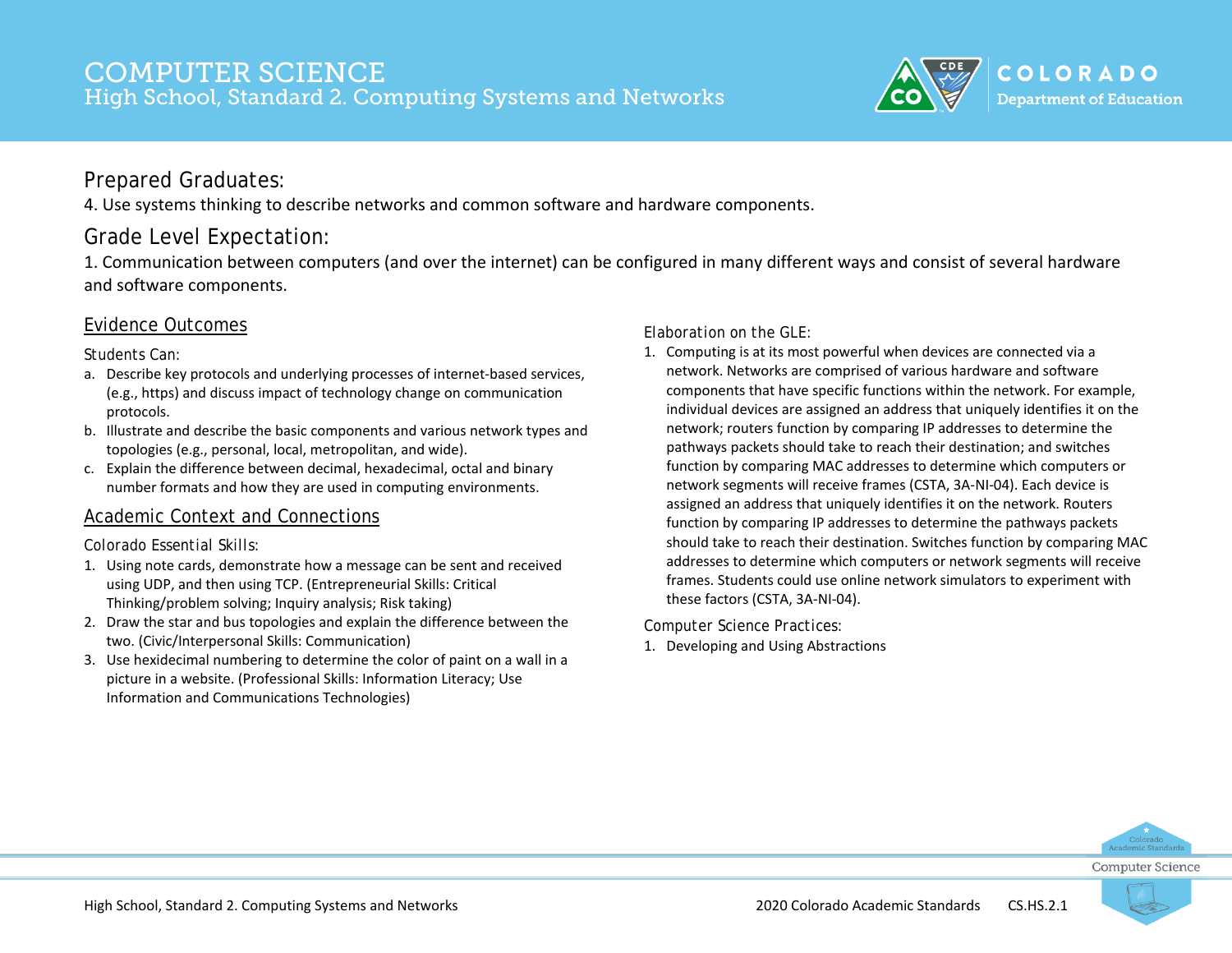

4. Use systems thinking to describe networks and common software and hardware components.

## Grade Level Expectation:

2. Computer hardware, the lowest level of a computer system, consists of many different parts, each providing a specialized function.

#### Evidence Outcomes

*Students Can:*

- a. Explain the difference between memory and disk storage, internal and external storage, Random Access Memory (RAM), flash, cloud.
- b. List and explain the common working parts of a computing device.
- c. Explain how to maintain safety when working on PCs, e.g., electromagnetic precautions.
- d. Describe how computing devices are engineered for fault tolerance and reliability, and identify potential sources of weakness (e.g., redundant power supplies, RAID, SAN/NAS connections).

#### Academic Context and Connections

*Colorado Essential Skills:*

- 1. Evaluate your computer for possible sources of failure. (Entrepreneurial Skills: Critical Thinking/problem-solving; Inquiry analysis; Risk taking)
- 2. Develop a poster describing personal safety when working with computers. (Personal Skills: Adaptability/flexibility; Perseverance/adaptability)
- 3. Brainstorm ways to improve the performance of an older computer using hardware upgrades. (Civic/Interpersonal Skills: Communication)
- 4. Research professional certifications and identify one that could be completed over the summer. (Professional Skills: Information Literacy; Use Information and Communications Technologies)

*Elaboration on the GLE:*

1. At its most basic level, a computer is composed of physical hardware and electrical impulses. A computing system is composed of components such as the central processor (executes commands), memory (for temporary storage of data), hard disk (stores data), mainboard (provides communication between components and peripherals) and network interface (communicates with other devices) and power supply (CSTA 3A-CS-02).

*Computer Science Practices:*

1. Developing and Using Abstractions



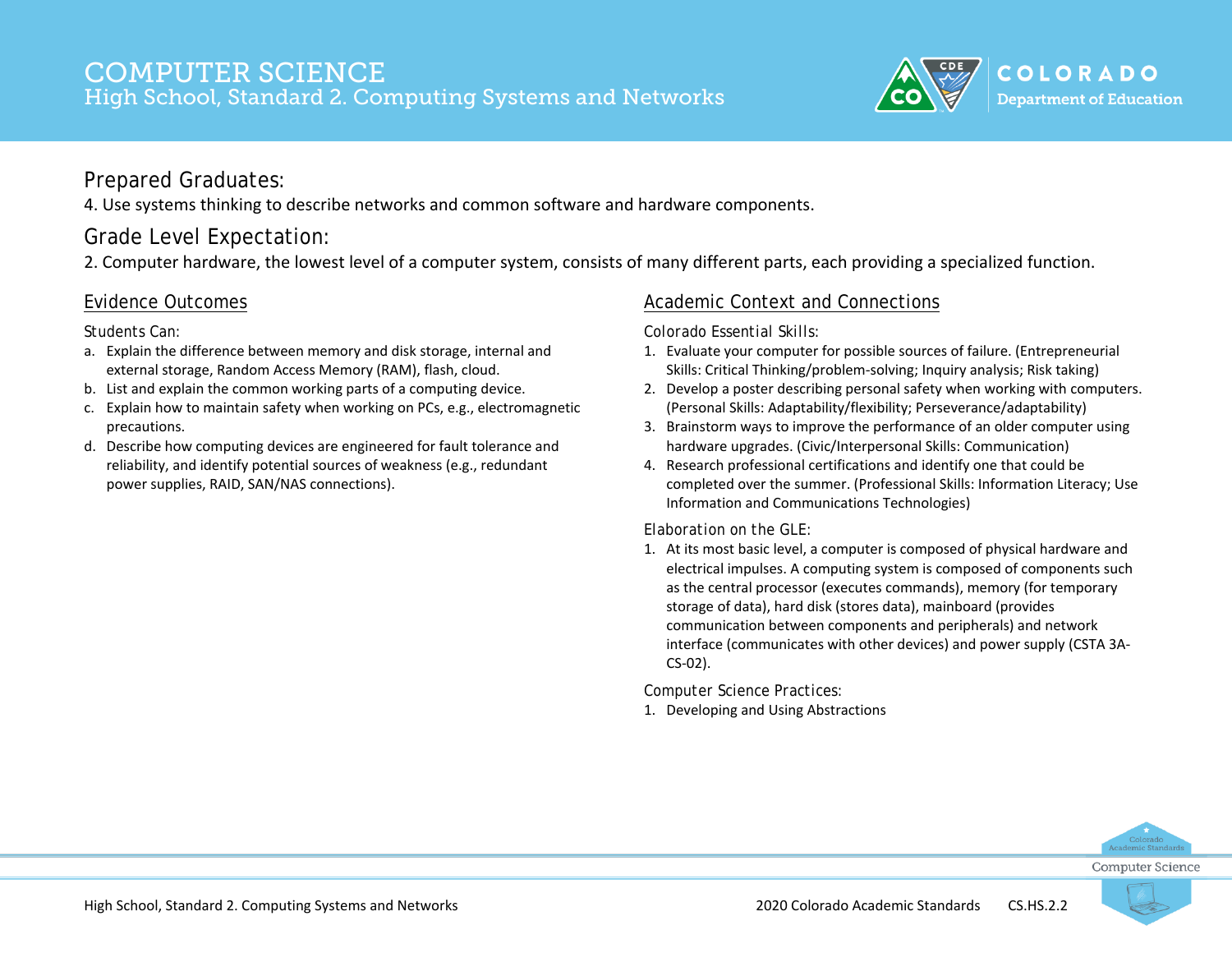

4. Use systems thinking to describe networks and common software and hardware components.

## Grade Level Expectation:

3. Computer software is written for specific purposes.

#### Evidence Outcomes

#### *Students Can:*

- a. Identify and differentiate between different kinds of software (e.g., operating systems vs. applications) and their purposes.
- b. Explain what an operating system is, and why it is important for a computer or computing device (e.g., Linux, Windows, iOS).
- c. Describe how software interacts with hardware to complete tasks.

#### Academic Context and Connections

*Colorado Essential Skills:*

- 1. Compare and contrast Linux, Macintosh, and Microsoft operating systems through a cost-benefit analysis.(Entrepreneurial Skills: Critical Thinking/problem solving; Inquiry analysis; Risk taking)
- 2. Compare and contrast user interfaces based on user beliefs and expectations. (Personal Skills: Adaptability/flexibility; Perseverance/adaptability)
- 3. Discuss the pros and cons for society of open source versus proprietary commercial software. (Civic/Interpersonal Skills: Communication)
- 4. Write a business plan for promoting open source or commercial software. (Professional Skills: Information Literacy; Use Information and Communications Technologies)

*Elaboration on the GLE:*

1. System software manages a computing device's resources (CSTA 3A-CS-02). Students should recognize that there is a variety of software user interfaces, and that different software exists for different purposes (e.g., operating system vs. application).

*Computer Science Practices:*

1. Communicating about Computing



Computer Science

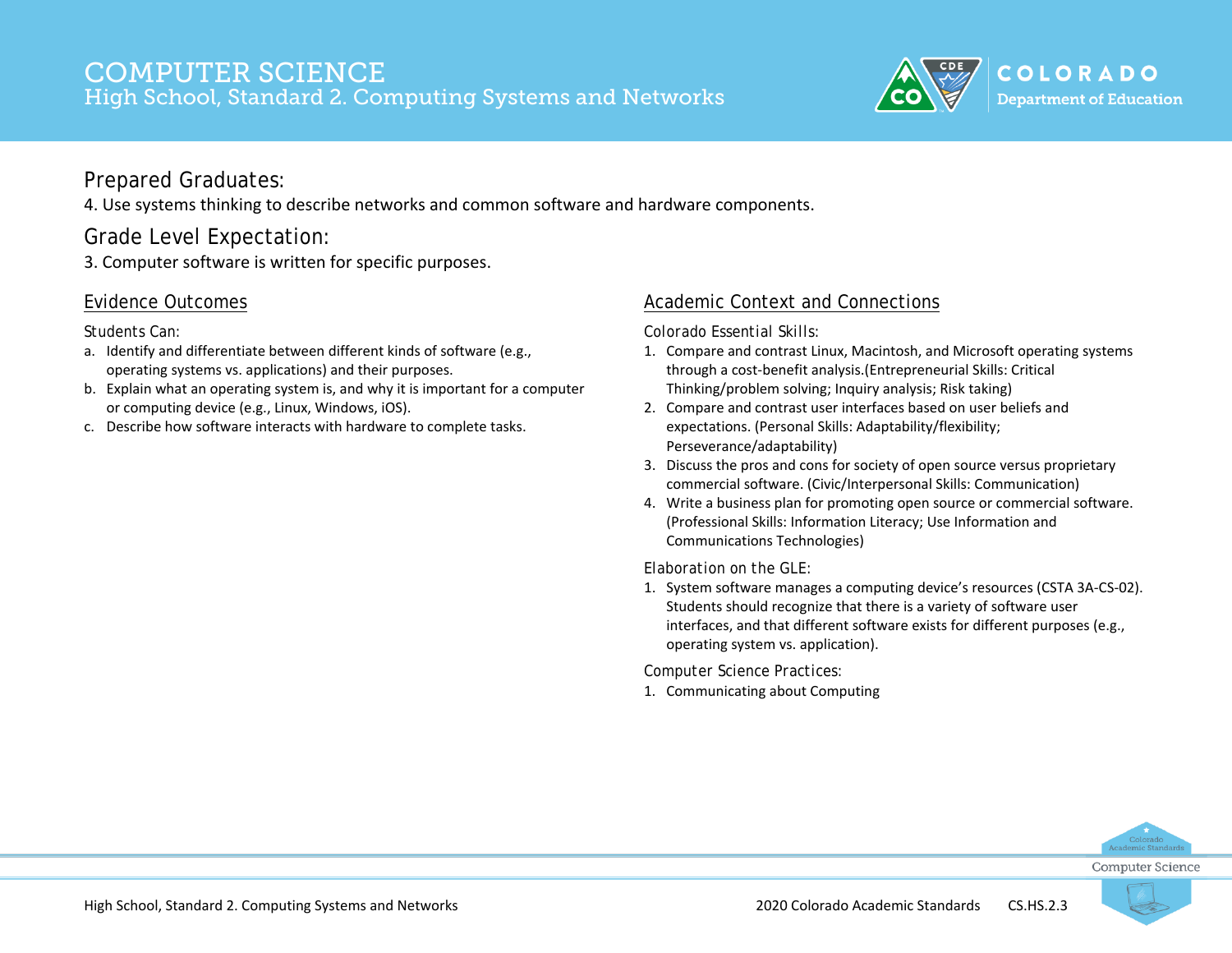

4. Use systems thinking to describe networks and common software and hardware components.

## Grade Level Expectation:

4. Systems thinking is a way of holistically examining the various components and use cases that go into a given design.

#### Evidence Outcomes

#### *Students Can:*

- a. Explain the integration of hardware, software and network communications components to create a networked system.
- b. Summarize security approaches using a systems approach perspective.

#### Academic Context and Connections

*Colorado Essential Skills:*

- 1. Using Raspberry Pis, create a network system that will display a software, hardware, and network integrated system. (Entrepreneurial Skills: Critical Thinking/problem solving; Inquiry analysis; Risk taking)
- 2. Create a video demonstrating 10 basic network security habits. (Personal Skills: Adaptability/flexibility; Perseverance/adaptability)
- 3. Present and suggest the minimum network every household and business should have. (Civic/Interpersonal Skills: Communication)
- 4. Create a website that teaches other students how to practice helpful security habits for a computer system when using the internet. (Professional Skills: Information literacy; Use Information and Communications Technologies)

*Elaboration on the GLE:*

1. By itself, a computer is just a dumb piece of hardware. It is not until an operating system is loaded on to it that the computer becomes useful. The OS handles the operation of the hardware in conjunction with the software applications a user has loaded. System software manages a computing device's resources so that software can interact with hardware. (CSTA 3A-CS-02) Systems thinking utilizes concepts and tools that helps people to understand the makeup of large systems, like computer networks, to meet user needs/requirements, and to make sure computer systems are secure.

- 1. Developing and Using Abstractions.
- 2. Recognizing and Defining Computational Problems
- 3. Communicating about Computing



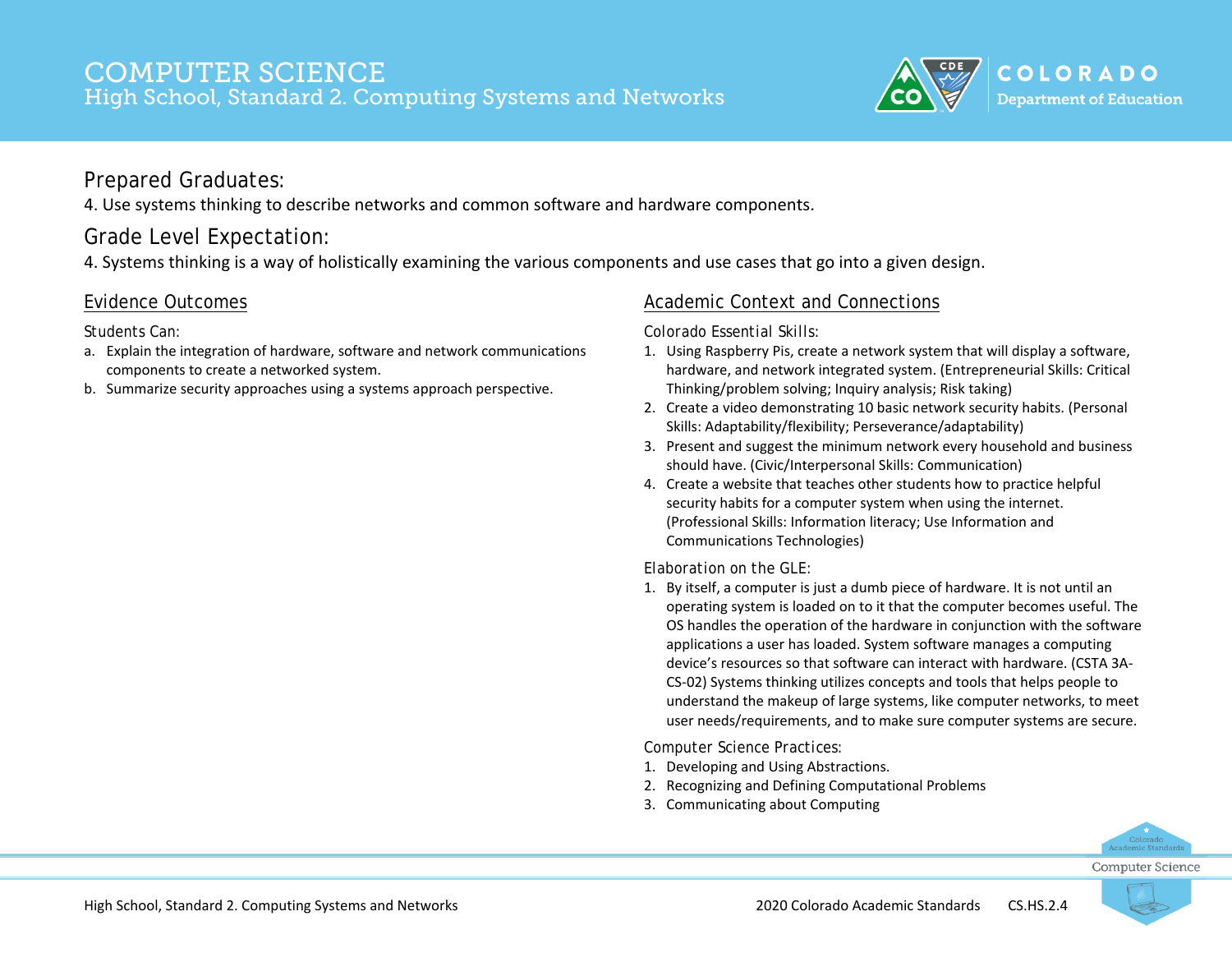

5. Develop systems solutions from a set of specifications to complete a design process.

## Grade Level Expectation:

5. Client considerations drive system design.

#### Evidence Outcomes

*Students Can:*

- a. Identify client's problems/needs.
- b. Articulate design requirements back to client.
- c. Illustrate options for considerations and develop conceptual model.
- d. Perform system analysis based on client considerations.

#### Academic Context and Connections

*Colorado Essential Skills:*

- 1. Interview a computer science project manager to devise an approach to interviewing prospective clients utilizing the diverse efforts of each student in class.(Entrepreneurial Skills: Critical Thinking/problem solving; Inquiry analysis; Risk taking)
- 2. Create a Gantt chart or other schedule for computing project completion. (Personal Skills: Adaptability/flexibility; Perseverance/adaptability; Initiative/self-direction)
- 3. Evaluate group progress on a computing project and provide constructive criticism. (Civic/Interpersonal Skills: Communication)
- 4. Evaluate any piece of software that you think might be ending its Software Development Life cycle (SDLC) and suggest changes.(Professional Skills: Information literacy; Use Information and Communications Technologies)

*Elaboration on the GLE:*

1. Software engineers plan and develop programs for broad audiences using a software life cycle process (CSTA 3B-AP-17). Similarly, systems architects use, plan and develop networks to meet specific client needs.

- 1. Recognizing and Defining Computational Problems
- 2. Communicating about Computing
- 3. Creating Computational Artifacts
- 4. Testing and Refining Computational Artifacts



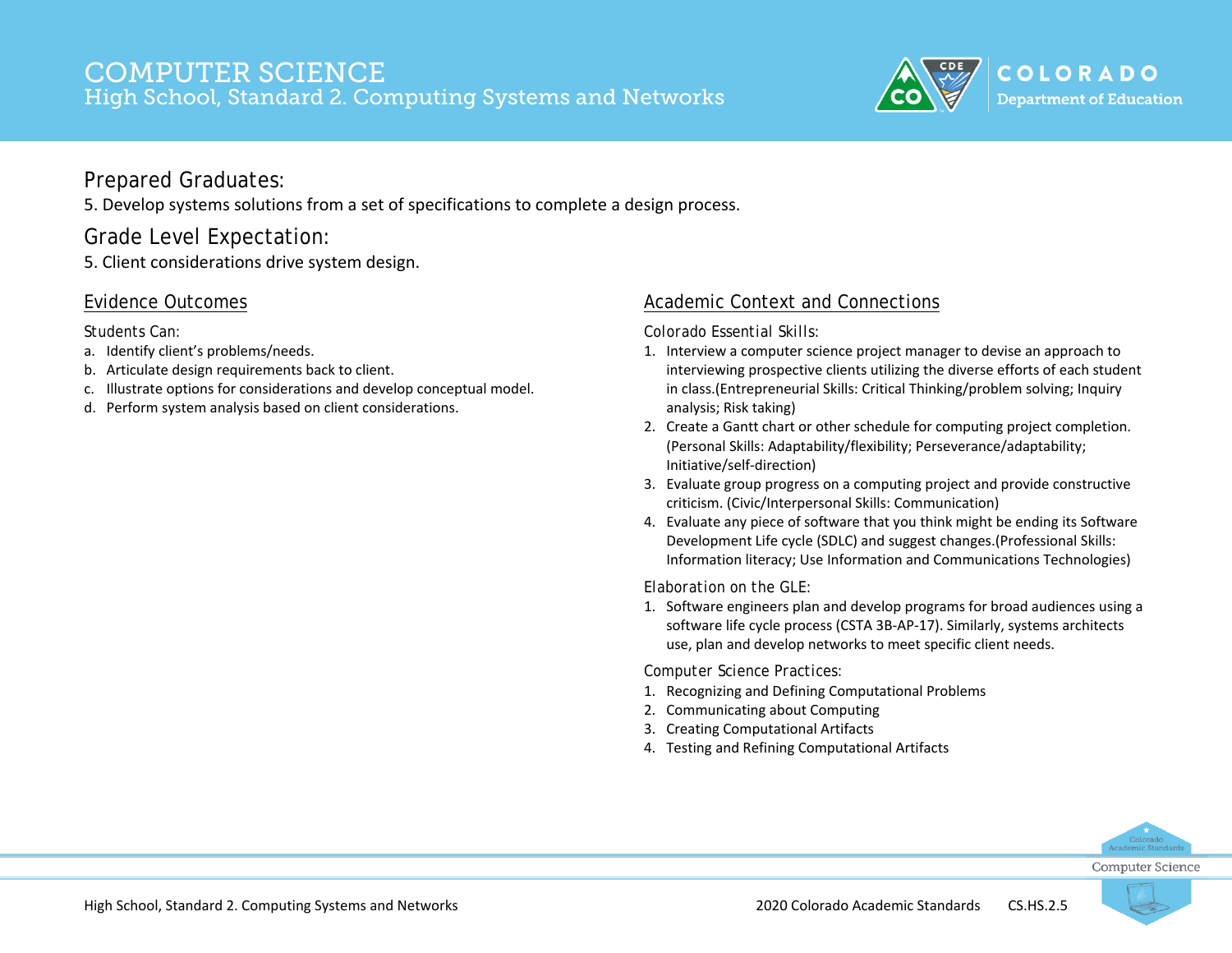

6. Recognize and analyze security concepts.

## Grade Level Expectation:

6. Robust computing systems require multiple methods of recovery.

#### Evidence Outcomes

#### *Students Can:*

- a. Identify different ways that systems might lose data or functionality.
- b. Describe elements of an effective backup system.
- c. Compare backup systems for computer users, or a network.
- d. List the various backup methodologies (e.g., full, differential), and why one would pick one over the other, or use all.
- e. Explain the ways an organization would continue to operate in light of a systems failure.

#### Academic Context and Connections

#### *Colorado Essential Skills:*

- 1. Analyze the possible sources of a hypothetical system crash. (Entrepreneurial Skills: Critical Thinking/problem solving; Inquiry analysis; Risk taking)
- 2. Evaluate your personal data backup sources. (Personal Skills: Adaptability/flexibility; Perseverance/adaptability)
- 3. Denote data privacy measures citizens in Colorado can adopt. (Civic/Interpersonal Skills: Communication)
- 4. Explain how to prevent your devices from being hacked and offer advice about how to restore data if they have been hacked.(Professional Skills: Information literacy; Use Information and Communications Technologies)

#### *Elaboration on the GLE:*

1. The timely and reliable access to data and information services by authorized users, referred to as availability, is ensured through adequate bandwidth, backups and other measures (CSTA 3A-NI-06). Students should understand that an "interruption of service" can come about through disasters, hacking and other deliberate exploitations, power issues and other identifiable problems (e.g., hurricanes). The process of identifying interruptions in services is an important skill for those wanting to work in Information Technology (IT). Backing up a system means that you denote a process in which your computer copies certain data to another safe spot (e.g., another drive, the cloud). Backups are also used in Information Technology (IT) shops in various companies, governmental agencies and educational institutions.

- 1. Recognizing and Defining Computational Problems
- 2. Communicating about Computing
- 3. Collaborating about Computing



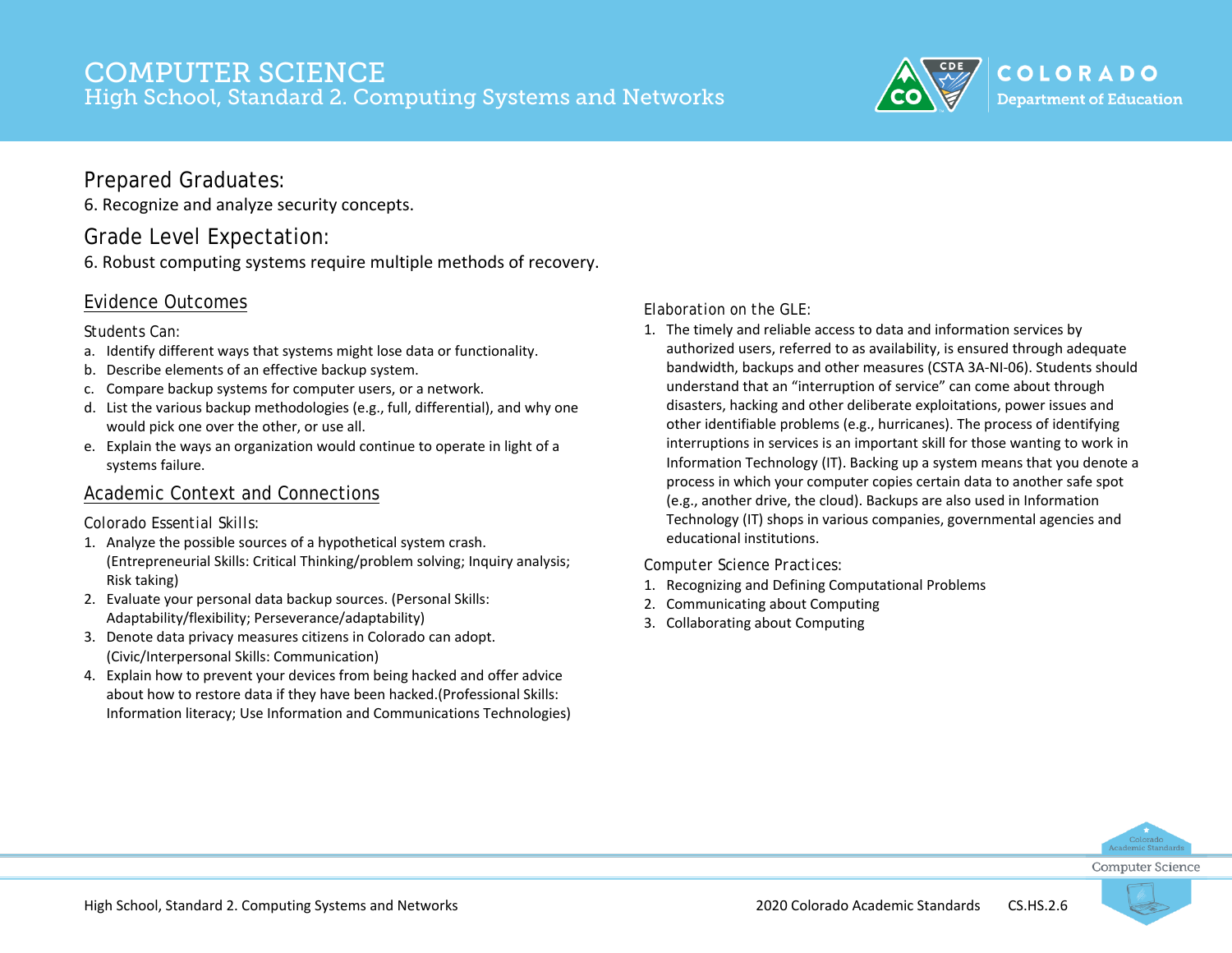

6. Recognize and analyze security concepts.

#### Grade Level Expectation:

7. Robust computing systems require data protection.

#### Evidence Outcomes

#### *Students Can:*

- a. Identify examples of threats to systems and data.
- b. Describe the process by which intruders gain entry into a production system (e.g., reconnaissance).
- c. Describe and compare methods to test/validate how well systems and data are protected.
- d. Investigate different career pathways relating to systems security.

#### Academic Context and Connections

*Colorado Essential Skills:*

- 1. Explain the importance of penetration testing, and for what purpose a company would employ a "pen-tester." (Entrepreneurial Skills: Critical Thinking/problem solving; Inquiry analysis; Risk taking)
- 2. Explain "hardening" of software and data. (Personal Skills: Adaptability/flexibility; Perseverance/adaptability)
- 3. Describe how hackers use social engineering to gain access to a company's network. (Civic/Interpersonal Skills: Communication; Character; Global/cultural awareness)
- 4. Explain what a "SQL injection" is.(Professional Skills: Information literacy; Use Information and Communications Technologies; Career awareness)

#### *Elaboration on the GLE:*

1. Security measures may include physical security tokens, two-factor authentication and biometric verification. Potential security problems, such as denial-of-service attacks, ransomware, viruses, worms, spyware and phishing, exemplify why sensitive data should be securely stored and transmitted. Students should systematically evaluate the feasibility of using computational tools to solve given problems or sub-problems, such as long, complex passwords (CSTA 3A-NI-06). See also CSTA 3B-NI-04 and 3B-AP-18). There are numerous, high-paying jobs in the area of system security. For students interested in pursuing such a career, they should understand that there is a high degree of technical understanding required to be successful.

- 1. Recognizing and Defining Computational Problems
- 2. Communicating about Computing
- 3. Collaborating about Computing



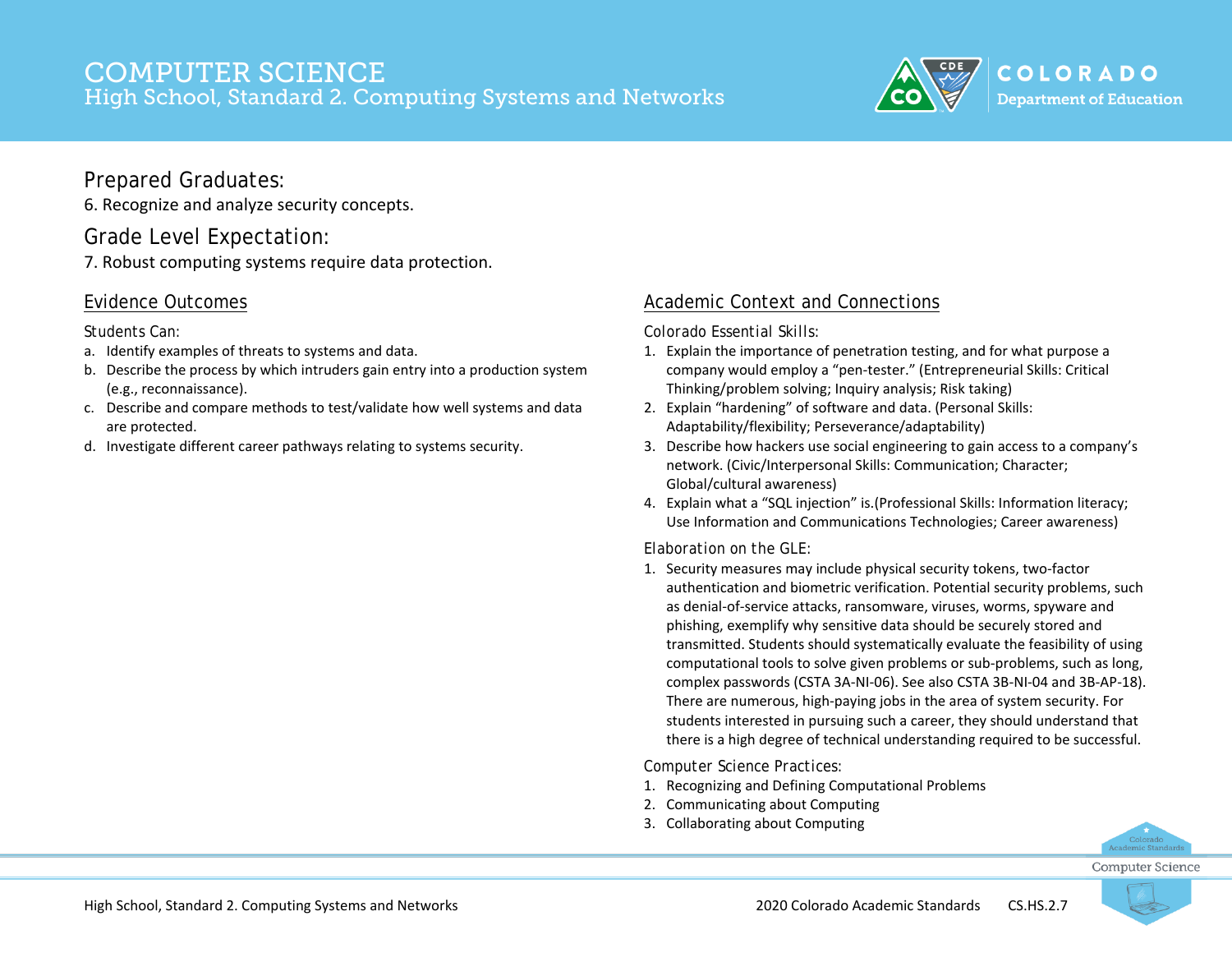

#### Prepared Graduates:

7. Design and create programs, individually and collaboratively, for a variety of disciplines.

## Grade Level Expectation:

1. The creation of a computer program requires a design process.

#### Evidence Outcomes

#### *Students Can:*

- a. Analyze and apply a design methodology to identify constraints and requirements of an identified problem.
- b. Utilize tools and resources such as pseudocode, flowcharts, wireframes, etc., as part of the design process.
- c. Determine and use graphical or text-based languages.
- d. Understand and apply core programming concepts.

## Academic Context and Connections

*Colorado Essential Skills:*

- 1. Apply the design process needed to change a computational artifact over several versions. (Entrepreneurial Skills: Critical thinking/problem solving; Inquiry/analysis)
- 2. Choose from tools and resources to implement the design process.(Personal Skills: Adaptability/flexibility)
- 3. Use pseudocode and flowcharts to communicate with a client design options. (Civic/Interpersonal Skills: Communication)
- 4. Use design resource to effectively manage tasks and be productive. (Professional Skills: Task/time management; Productivity/accountability; Use information/communications technologies)

#### *Elaboration on the GLE:*

1. Computer programming requires selection of a design methodology (e.g., engineering, software, human-centered) to identify user needs and requirements. Methodologies provide tools for making important design decisions and help programmers manage the iterative process of software design (CSTA 3A-AP-13).

- 1. Recognizing and Defining Computational Problems
- 2. Developing and Using Abstractions
- 3. Creating Computational Artifacts
- 4. Communicating about Computing



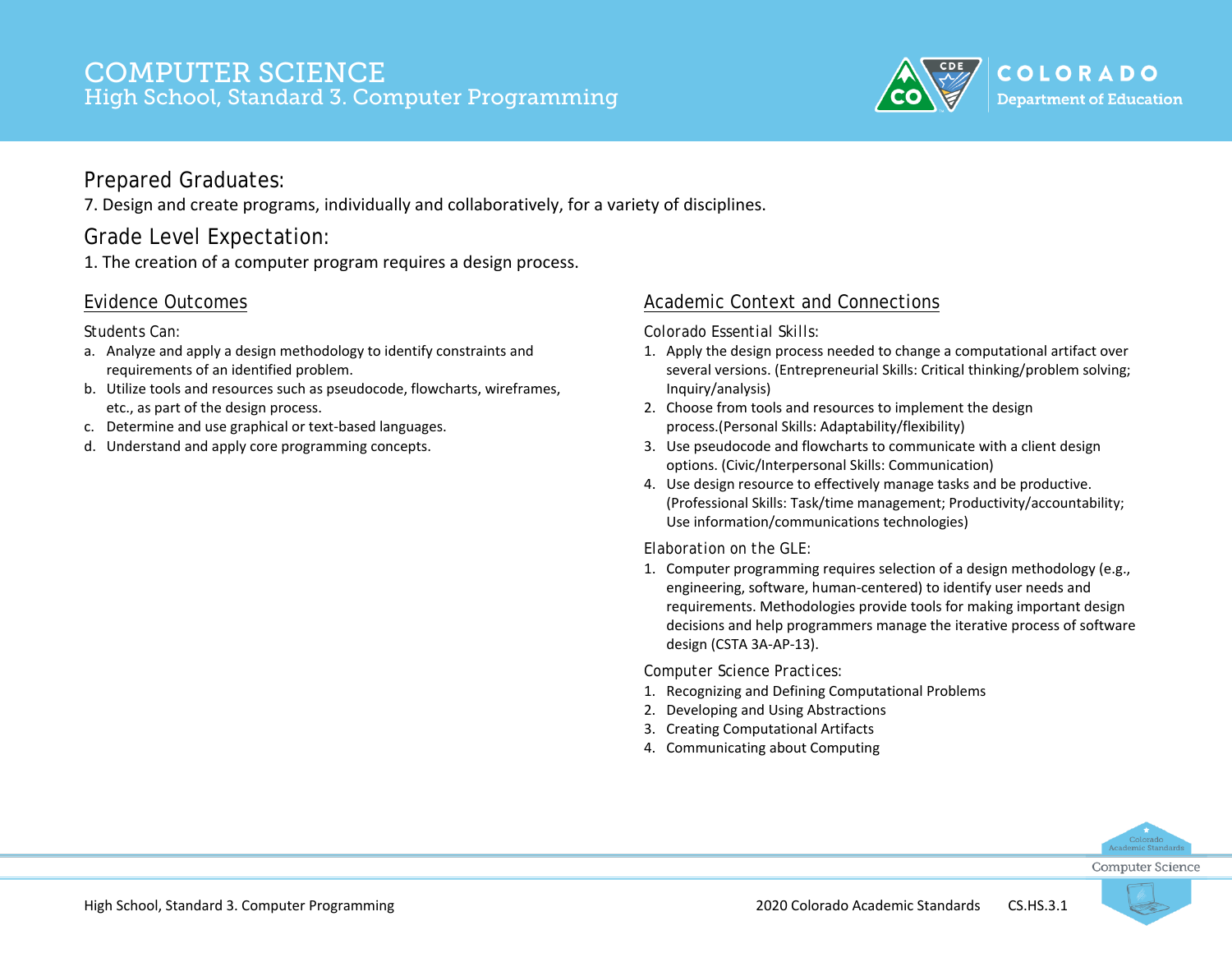

#### Prepared Graduates:

7. Design and create programs, individually and collaboratively, for a variety of disciplines.

## Grade Level Expectation:

2. The process of programming involves solving computational problems.

#### Evidence Outcomes

*Students Can:*

- a. Write code per selected design.
- b. Create code comments to communicate to other developers and ensure documentation of code.
- c. Use various troubleshooting and debugging techniques to improve code.
- d. Create appropriate variables to store and retrieve data.

#### Academic Context and Connections

*Colorado Essential Skills:*

- 1. Create original code that meets specified design requirements. (Entrepreneurial Skills: Creativity/innovation; Inquiry/analysis)
- 2. Fix code that is not operational. (Personal Skills: Adaptability/flexibility; Perseverance/resilience)
- 3. Collaborate with others through Pair Programming, commenting code, etc. (no specific language). (Civic/Interpersonal Skills: Communication)

#### *Elaboration on the GLE:*

1. Software design is a universal approach that can be used irrespective of programming tools (such as a specific language). Effective design utilizes practices such as commenting to record rationale for specific design decisions (CSTA 3A-AP-21).

- 1. Developing and Using Abstractions
- 2. Creating Computational Artifacts
- 3. Testing and Refining Computational Artifacts
- 4. Communicating about Computing



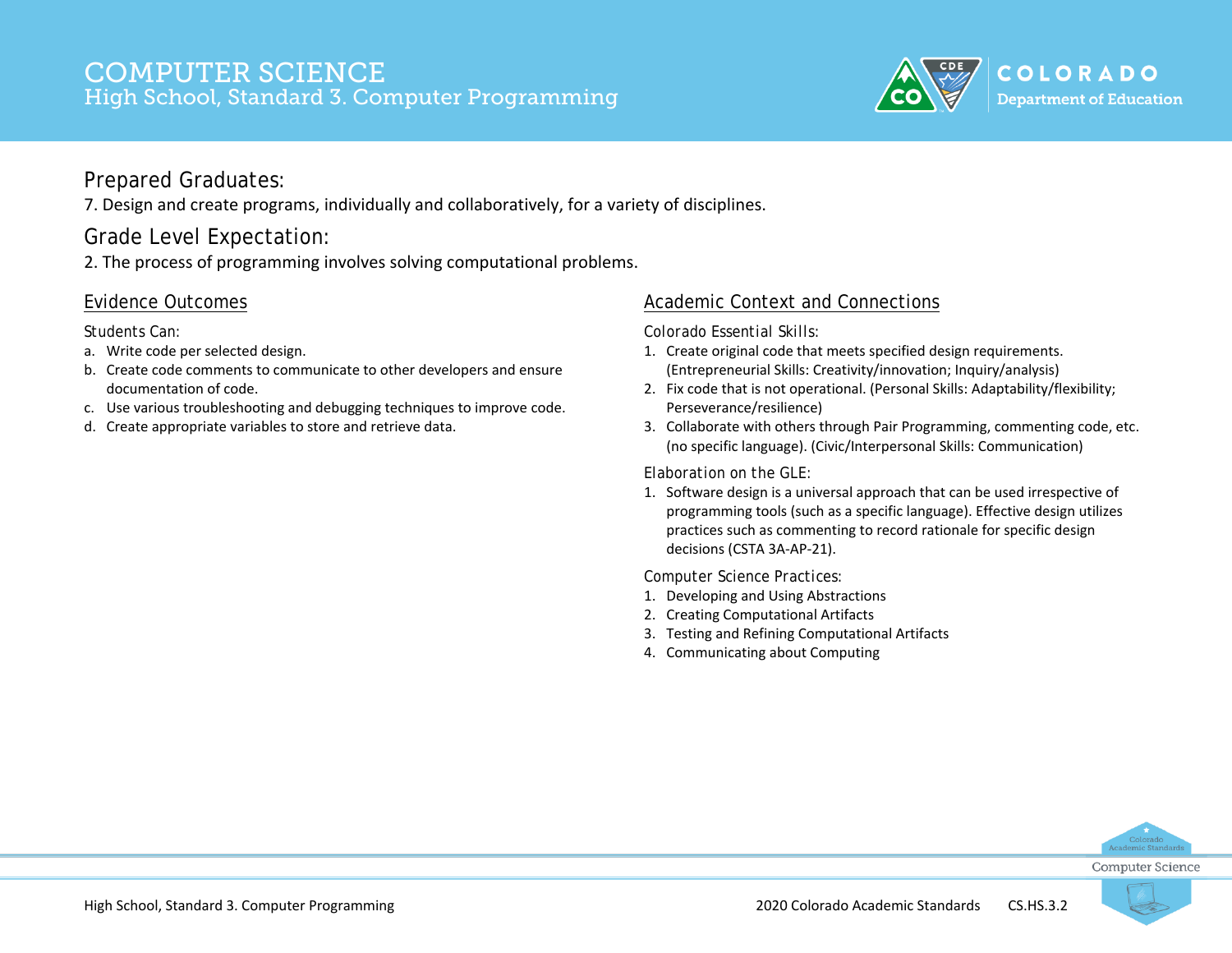

#### Prepared Graduates:

7. Design and create programs, individually and collaboratively, for a variety of disciplines.

## Grade Level Expectation:

3. Collaborative tools, methods and strategies can be used to design, develop and update computational artifacts.

#### Evidence Outcomes

*Students Can:*

- a. Integrate collaborative strategies to improve programming outputs.
- b. Identify and analyze a variety of collaborative tools (e.g., commenting, development repositories) in order to determine the appropriateness for intended use.
- c. Identify strategies such as peer reviews to test and refine artifacts in development.
- d. Determine when to use standard software tools like APIs, libraries, version control repositories, etc.

#### Academic Context and Connections

*Colorado Essential Skills:*

- 1. Work on a team (product manager, scrum master, analyst, developer, etc.) to improve a computational artifact. (Entrepreneurial Skills: Creativity/innovation; Inquiry/analysis: Personal Skills: Adaptability/flexibility; Perseverance/resilience)
- 2. Suggest an app for your town/city government that would make your town/neighborhood a nicer place to live. (Civic/Interpersonal Skills: Collaboration/teamwork; Communication; Global/cultural awareness)
- 3. Use positive constructive feedback to help improve a peer's program. (Professional Skills: Task/time management; Use information/communications technologies; Productivity/accountability)

#### *Elaboration on the GLE:*

1. Collaborative strategies such as peer programming and feedback protocols have students optimally revise computational artifacts (e.g., graphical interfaces, program performance, errors) and help foster an inclusive computing culture which produces artifacts that meet the needs of a broad audience (CSTA 3A-AP-22).

- 1. Creating Computational Artifacts
- 2. Fostering an Inclusive Computing Culture
- 3. Testing and Refining Computational Artifacts
- 4. Collaborating around Computing
- 5. Communicating around Computing



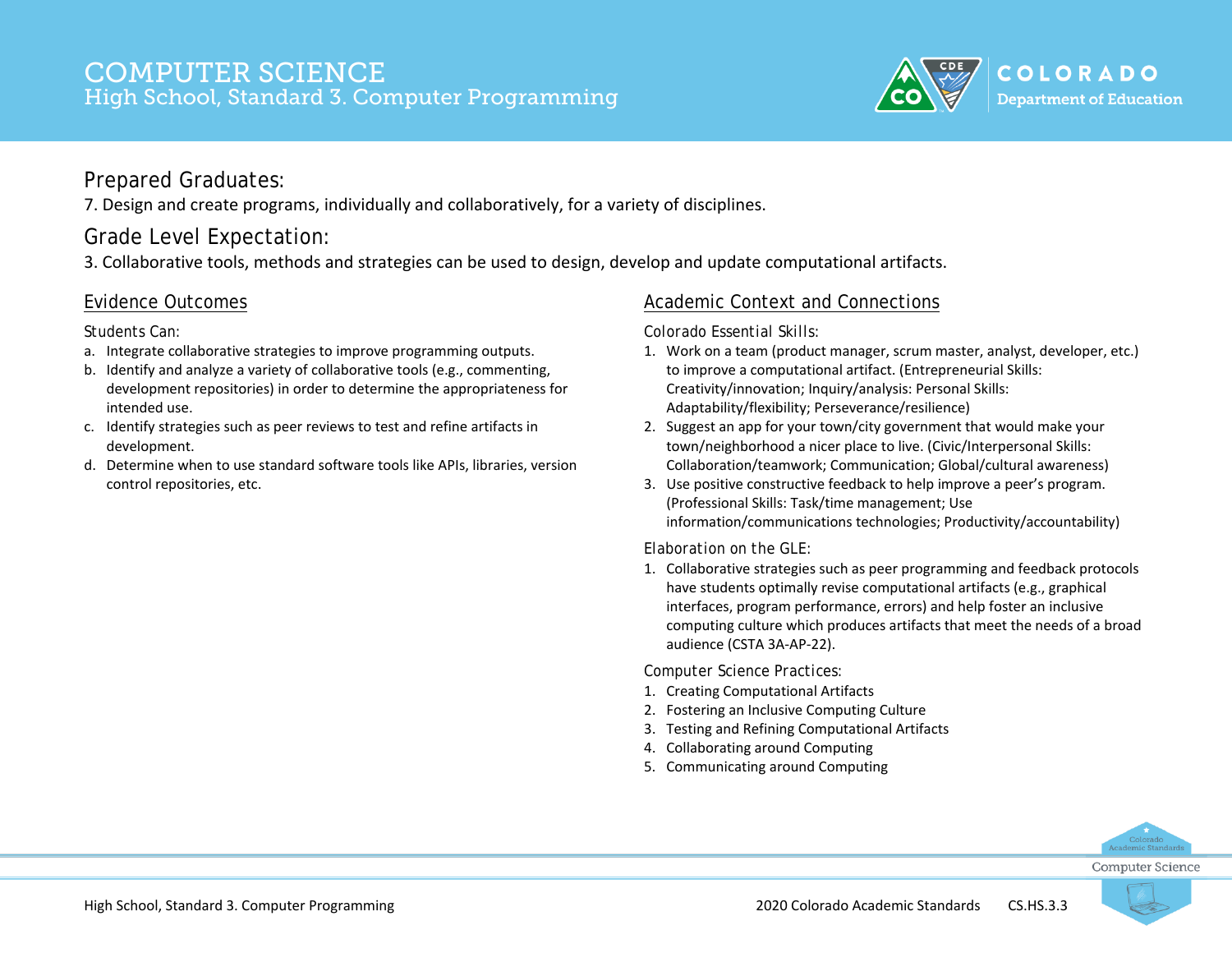

#### Prepared Graduates:

7. Design and create programs, individually and collaboratively, for a variety of disciplines.

## Grade Level Expectation:

4. Client-based design requirements and feedback are essential to a quality computational product or service.

#### Evidence Outcomes

#### *Students Can:*

- a. Understand and apply principles of client-based design.
- b. Guide/advise clients on strategies and solutions best suited for their problem (i.e., type of platform).
- c. Construct effective methods for gathering feedback from client.
- d. Respond to feedback from clients to improve computing solutions.
- e. Create and share product support documentation for potential users.
- f. Articulate lessons learned as a result of the design and creation process.

#### Academic Context and Connections

#### *Colorado Essential Skills:*

- 1. Provide examples of computational artifacts that exemplify client-based and nonclient-based design. (Entrepreneurial Skills: Critical thinking/problem solving; Inquiry/analysis; Risk taking)
- 2. Ask a friend to give you feedback on your communication skills. Be sure to identify specific ways to improve your communication for your friend. (Personal Skills: Initiative/self-direction; Personal responsibility; Adaptability/flexibility)
- 3. Document technical information about the software you have produced. (Civic/Interpersonal Skills: Communication; Global/cultural awareness; Character)
- 4. Produce a computational artifact in accordance with a client's timeline. (Professional Skills: Task/time management; Career awareness; Use of information and communication technologies; Productivity/accountability; Leadership)

*Elaboration on the GLE:*

1. By allowing students the opportunity to develop programs at the request of a client or identified real-world situation, students are able to have a more authentic learning experience. Students will pursue learning opportunities that are very similar in nature to experiences they will have in a future computer science career. It is important that students follow protocols and frameworks that they would see in the modern workplace to identify problems, develop a programming solution, and bring their artifact to life for review by outside clients (CSTA 3A-AP-19 & 3A-IC-27).

- 1. Recognizing and Defining Computational Problems
- 2. Develop and Using Abstractions
- 3. Testing and Refining Computational Artifacts
- 4. Communicating about Computing
- 5. Collaborating about Computing



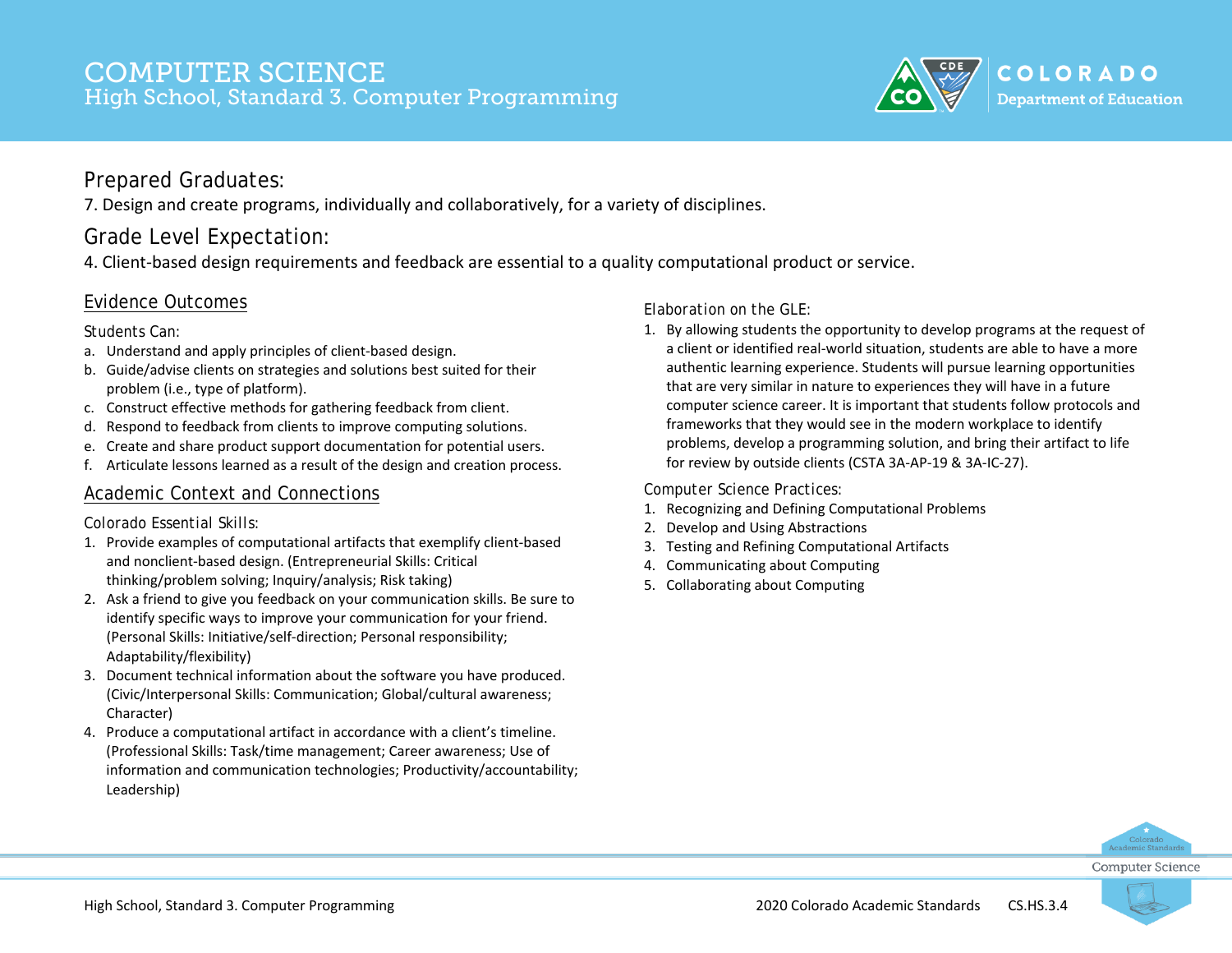

#### Prepared Graduates:

8. Create computational artifacts that consider security from tampering, malicious or otherwise.

## Grade Level Expectation:

5. Computing solutions can have impacts (personal, ethical, social, economic and cultural) based on their use.

#### Evidence Outcomes

#### *Students Can:*

- a. Investigate and understand privacy, security and protection laws.
- b. Articulate the importance of securing personal data information on encrypted storage systems.
- c. Identify and analyze current events to ensure the safety, security and wellbeing of all potential clients and end users.
- d. Identify influential computing innovations, and identify the beneficial and harmful effects they have had, or could have, on society, economy and culture.
- e. Discuss and explain how diversity of design and issues of accessibility impact a wide-range of users.
- f. Demonstrate ways to improve the accessibility of computational technologies and artifacts.

#### Academic Context and Connections

*Colorado Essential Skills:*

- 1. Incorporate security protocols when developing a computational artifact.(Entrepreneurial Skills: Critical thinking/problem solving; Inquiry/analysis; Risk taking)
- 2. Suggest ways that social media such as Instagram could be made ADA compliant. (Personal Skills: Self-awareness; Adaptability; Initiative; Personal responsibility; Perseverance/resilience)
- 3. Consider how personal data is vulnerable in both storage and transmission.(Civic/Interpersonal Skills: Collaboration; Communication; Global/cultural awareness; Civic engagement; Character)

#### *Elaboration on the GLE:*

1. As students engage in computer programming, it is important for them to be highly aware of the many aspects of cyber and information security. Students need to be aware not only of security loopholes that open their programs up to hacking but also to accidental programming errors or choices that can lead to other security issues as well. Students should do their best to be proactive in their programming but be aware they will need to update code and patch as needed when security vulnerabilities arise. Students should understand the importance of keeping their devices and programs up to date through additional updates and patches but that those as well can lead to other problems. Students want to ensure security is included in their feedback cycle for developed solutions (CSTA 3A-NI-06).

- 1. Recognizing and Defining Computational Problems
- 2. Testing and Refining Computational Artifacts
- 3. Communicating about Computing